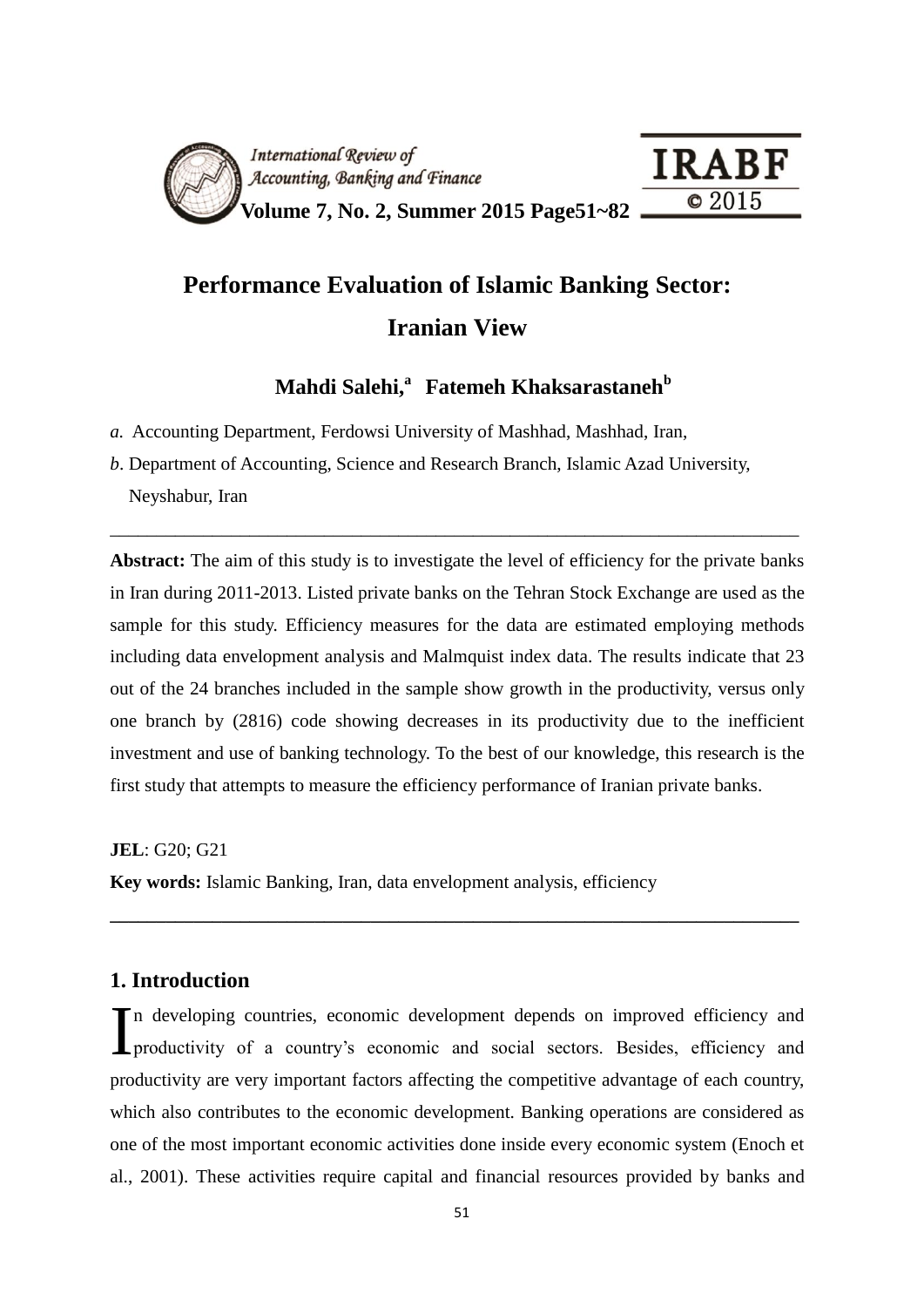other financial institutions. Because of the very high importance and crucial role of banks in economic activities, evaluating their performance in terms of efficiency and effectiveness within banking system of a country is important for the government, which provides banks with national and public funds and assistance. However, because of the service characteristic of bank activities and the large variety of services that banks provide, evaluation of their performance poses difficulties, and special methods are needed to choose the most appropriate methods (Wei, 2003). In fact, given recent and future economic conditions, bank managers are always forced to improve banking services, evaluation, budgeting, innovation in services, to meet competition with other banks, and finally they must increase productivity and efficiency among their supervision departments. The existence of an effective network of branches is one of the most essential methods in productivity and efficiency improvement. The remaining of the paper is structured as follows. The next section presents the development of Islamic banking in Iran. Section three views the relevant literature reviews. Section four deals with the research methodology, and the last section presents the conclusion and remarks.

#### **2. The Islamic Banking Evolution in Iran**

The main reason for having banks includes transferring risks of money, meeting customers' claims for liquidity, and providing safety and security for cash assets. Banking existed and developed during the time of the Sassanids dynasty in Iran. During that period money was passed by the 'Draft' from different points. But the first bank in Iran was 'New East Bank' which was established in 1887. Later on in the year 1889 another bank called 'Imperial Banking' was allowed to operate in Iran. The primary bank of Iran was Sepah Bank. It was established by the noncommissioned Army Pension Fund, and its initial capital was 3.883.950 Rial (Iranian currency). A year after the Islamic Revolution of Iran, the Iranian banks were nationalized in order to protect the rights of holders of deposits and investments to run the wheels of industry and production, and also to guarantee the repayment of deposits and savings. After the merger 37 banks, they were divided into six commercial banks and three specialized banks. Commercial banks include Mellat Bank, Melli Bank, Saderat Bank, Tejarat Bank and Sepah Bank. Specialized banks including: Keshavarzi Bank, Maskan Bank, Sanat o madan Bank (Salehi, Mansouri and Azary, 2008).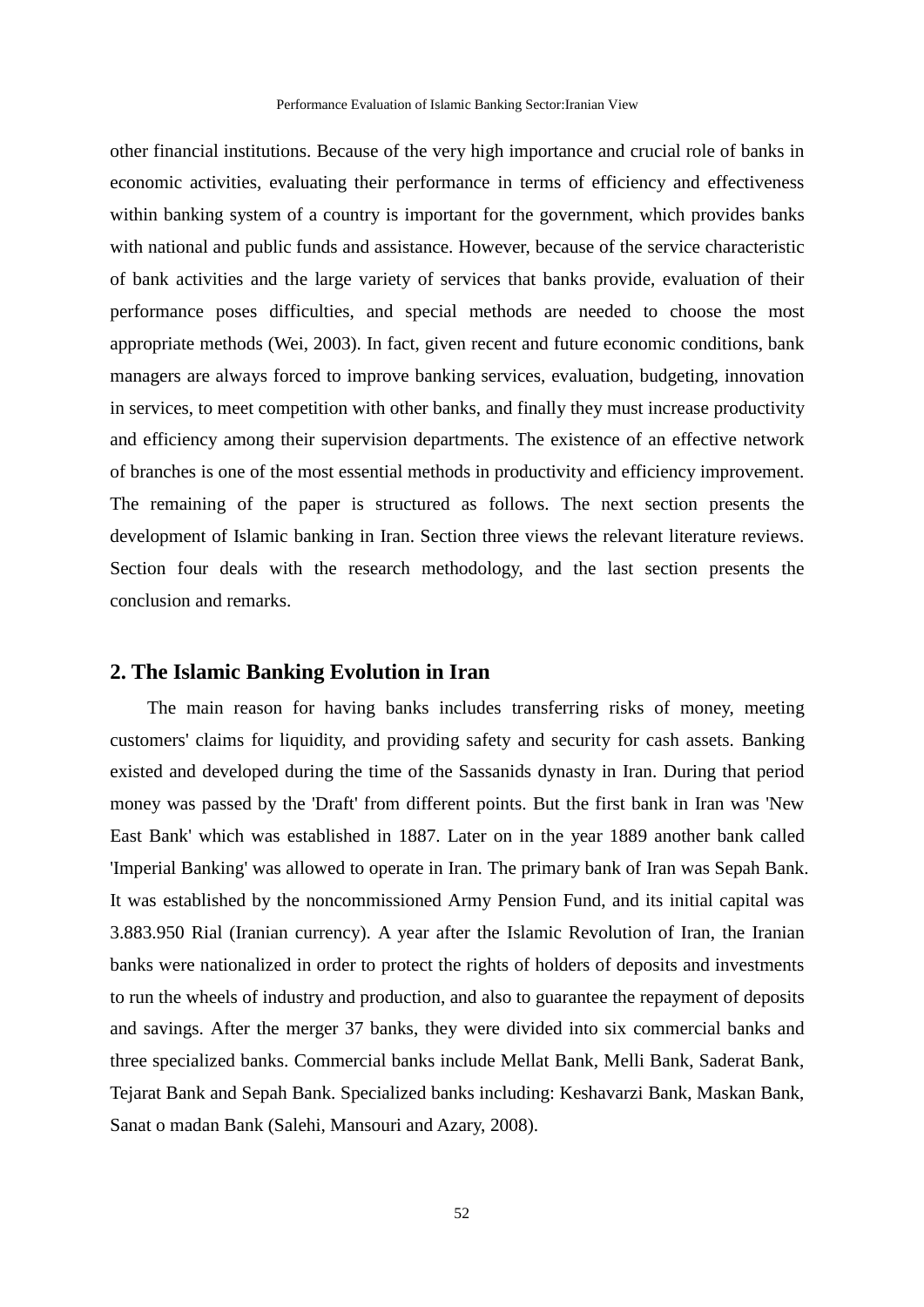### **3. Literature review**

Bashir (2000) examined the determinants of Islamic banks' performance. Using income statements and balance sheets for 14 Islamic banks in eight Middle Eastern countries, the study closely examines the relationships between profitability and the banking characteristics. The results reveal that profitability measures of the Islamic banks react positively to the increases in capital and loan ratios, which is intuitive and consistent with previous studies. Secondly, the study highlights that adequate capital ratios and loan portfolios play an explanatory role for the performance of Islamic banks.

Hassan and Bashir (2003) focused on how the performance of the Islamic banks is affected by bank characteristics and the overall financial environment. They utilize cross-country bank level data on Islamic banks from 21 countries to examine the performance indicators of those banks in their sample. In general, they find that a determinant of Islamic banks profitability is consistent with previous studies.

Yudistira (2003) conducts an empirical analysis on efficiency and provides new evidence on the performance of 18 Islamic banks. A panel data set for this time period is extracted from non-consolidated balance sheets and income statements of these Islamic banks with the specific purpose of seeing the impact of the recent financial crises on the efficiency of Islamic banks. This study is different from previous studies in that it utilizes a non-parametric approach, Data Envelopment Analysis, to analyze the technical efficiency, pure technical efficiency, and scale efficiency of Islamic banks. Being in line with the principle of the Islamic financial system, the intermediation approach is used to specify input-output variables of Islamic banks. The study finds several results. First, the overall efficiency results indicate that there is a small (at just over 10%) inefficiency across 18 Islamic banks, which is considerable as compared to many conventional counterparts. Similarly, the global crisis in 1998-1999 badly affected the performance of Islamic banks; however, they performed better afterwards. Second, the results show that small and medium sized Islamic banks faced diseconomies of scale that suggests that M&A should be encouraged. Moreover, as compared to their non-listed counterparts, publicly listed Islamic banks are found to be less efficient.

Saleh and Rami (2006) in order to evaluate the Islamic banks' performance in Jordan examine the experience with Islamic banking for the first and second Islamic bank, Jordan Islamic Bank for Finance and Investment and Islamic International Arab Bank in Jordan. The study also highlights the domestic as well as global challenges being faced by this sector.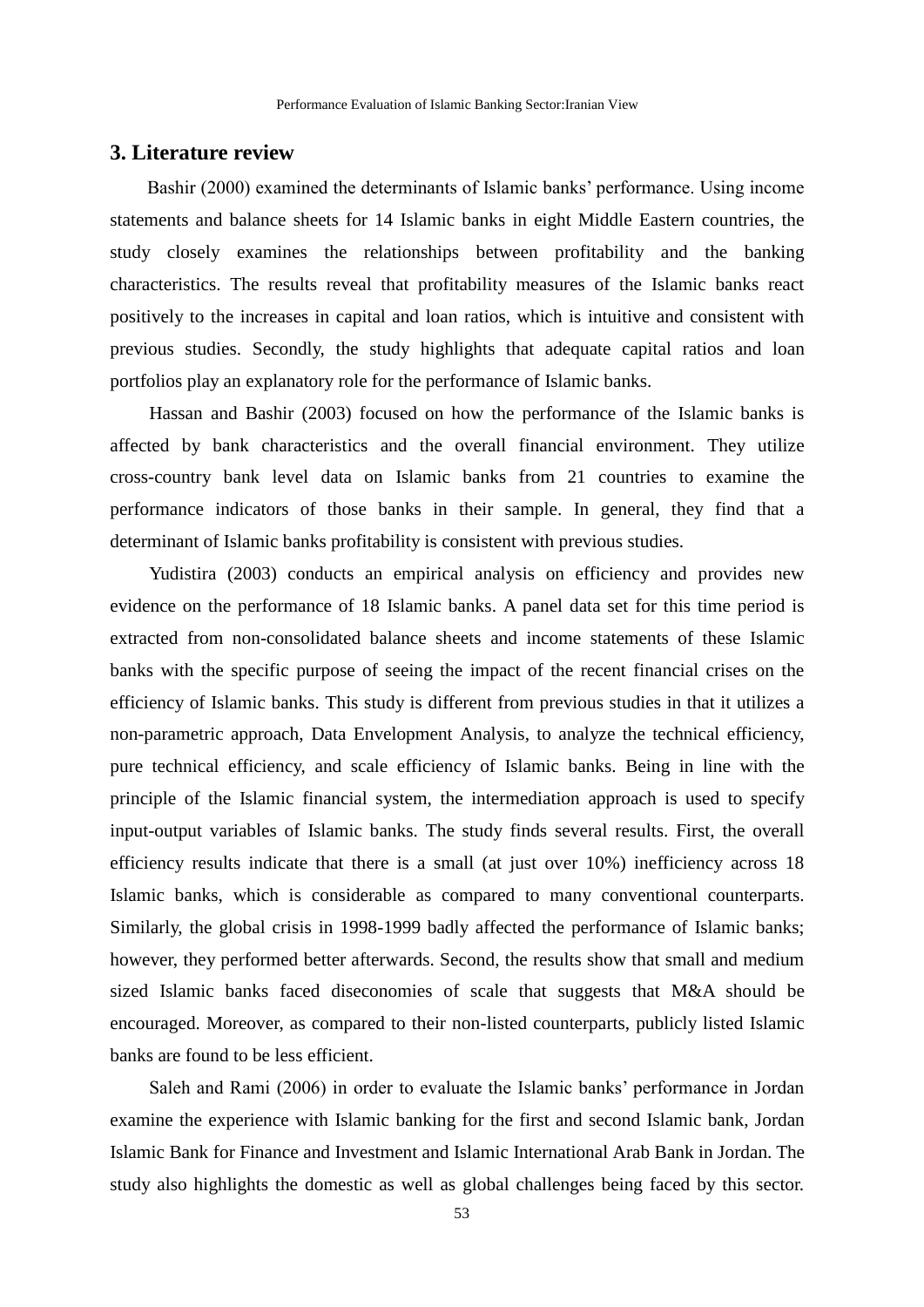The results show that at first, the efficiency and ability of both banks have increased and both banks have expanded their investment and activities. Second, both banks have played an important role in financing projects in Jordan. Third, these banks have focused on short-term investment.

Sufian (2007) performs a study to provide new evidence on the relative efficiency between the domestic and foreign banks Islamic banking by using a non-parametric Data Envelopment Analysis methodology that has been utilized to distinguish between three different types of efficiency: technical, pure technical and scale efficiencies. The results show that efficiency of Islamic banks recovered slightly; further, the domestic Islamic banks are found marginally more efficient than foreign Islamic banks. The results of the study also indicate that profitability is significantly and positively correlated to all efficiency measures.

# **4. Data Envelopment Analysis**

Data Envelopment Analysis (DEA) is related to the subject of PhD thesis of Rhodes with the guidance of Cooper, who was studying the performance of public schools in United States. This study led to the publication of the first article introducing DEA to the public in 1978 (Mansoury and Salehi, 2011). Comprehensive analysis of data by Charnes, Cooper, and Rhodes (CCR 1978) universalized the Farrell method as the characteristics of production with several factors and products as an addition to the economic literature. This method is mainly known globally as a method of measuring performance. During the measurement of performance, it provides a kind of returns to scale of production for firms separately. With the development and compliment of the above method, the DEA is now one of the active areas of research in performance measurement and has been welcomed by researchers around the World. This method has significant applications for evaluating the performance of government agencies and non-profit departments where price information is not usually available or they are unreliable (Wu, Yang and Liang, 2006).

In this method, in order to universalize it, instead of producer term, the decision-making unit (DMU) is used generally. This method (DEA) that uses linear programming techniques is one of the non-parametric estimation of production functions (Salehi and Mansoury, 2011).

It can be shown how the same production function can be described using first a geometric method. The specified points in Figure 1 shows the composition of using each  $X_1$  and  $X_2$  factor for production of a single product (Y) in different businesses. The convex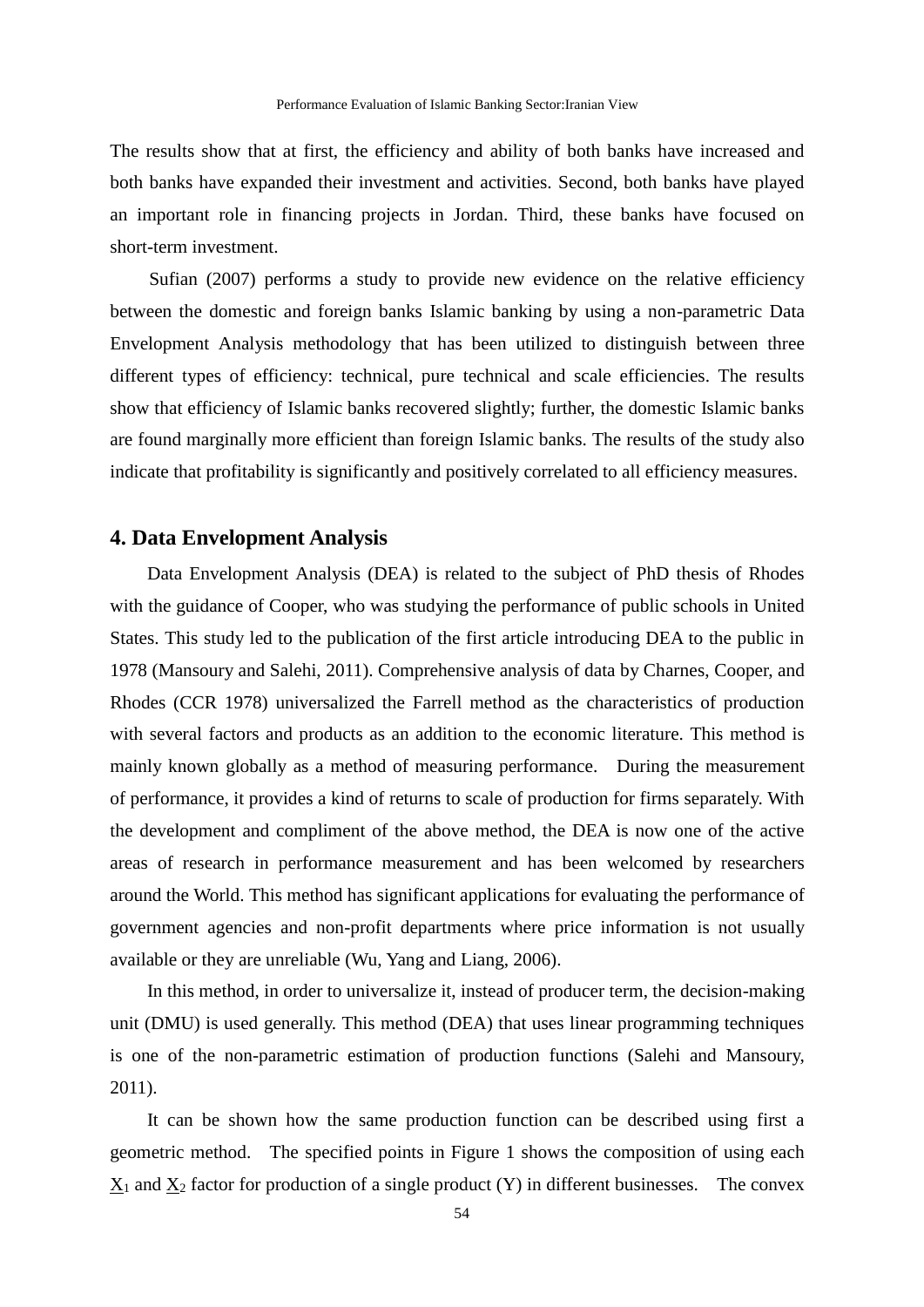function is obtained by the connection of points that are closer to the coordinate axes and origin. However, there is no single point in the curve of this function. The obtained curve is called the efficient function of production. If a good needs more than two factors for production  $(X_1, X_2)$ , drawing the curve of the same function of production will be very difficult to do geometrically, so the comprehensive data analysis was developed to overcome such problems. When firms produce a product by more than two factors in this model, each firm depends on the kinds and amount of production factors that would be considered as a point in space. The dimensions of this space are determined by the number of production factors, the coordinates of points, and by the amount used from any production factors. Then selecting a firm as the studied sample and the location (point) of it is measured in accordance with other firms (the other points in space) with help from linear programming. This act should be repeated for a number of firms (points), and therefore we have a linear programming model for a number of firms.



In the current model the firms activate in accordance with the principles of least cost (efficient) are tied on the same production function, and its efficiency level is one hundred percent. In order to analysis DEA in estimating the same production, there is no required particular presupposition of the shape of function. This method measures the efficiency of a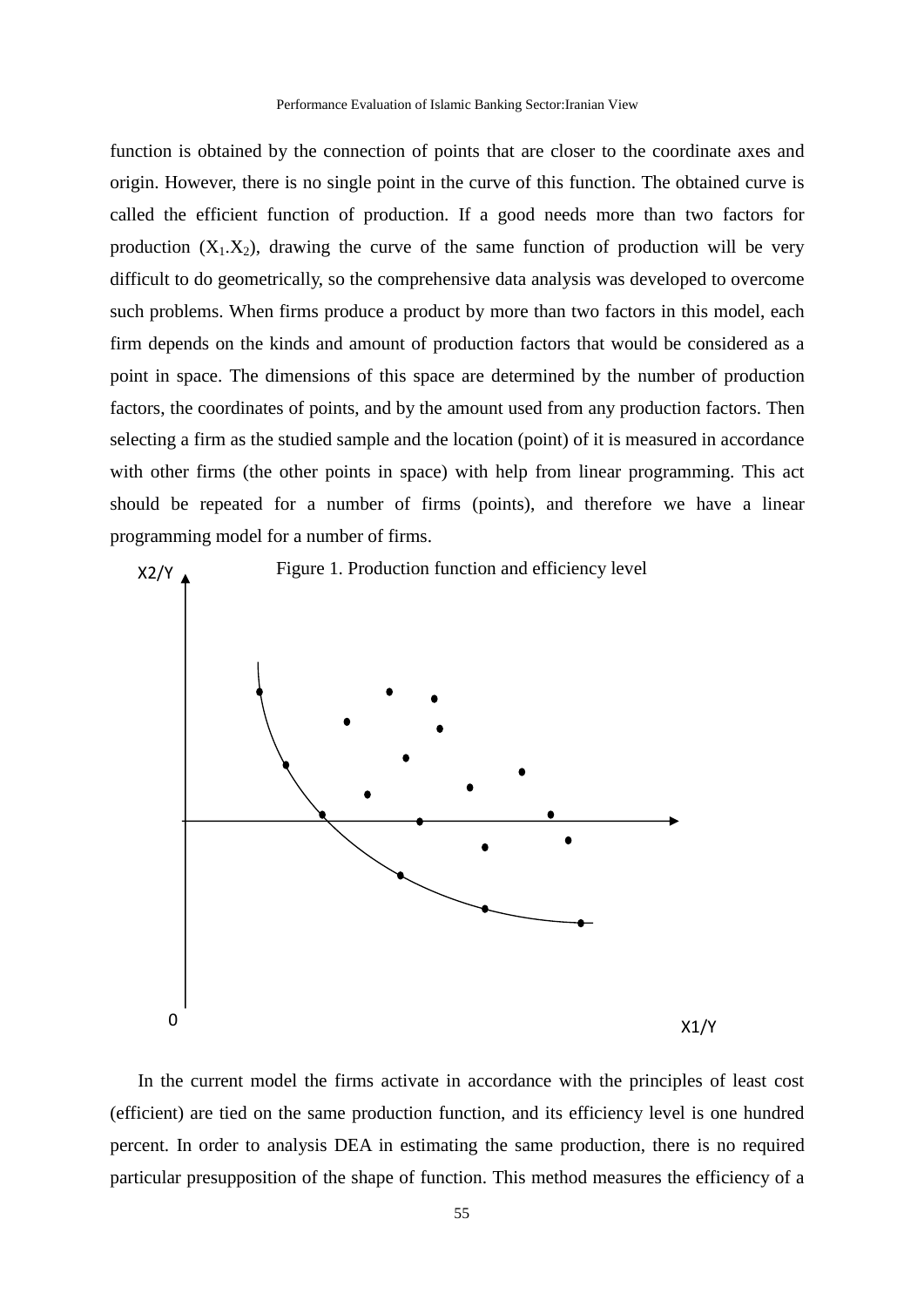firm relative to the other firms. This calculation assumes that all firms are equal or above the production curve.

#### **4.1 Basic Models of DEA**:

**1- Model related to the CCR**: This is the first DEA model. In measuring the relative efficiency of studied units, Farrell focused to the symphonic sum of inputs and outputs and suggested a function for efficiency measurement as follow:

*symphonic sum of inputs symphonic sum of outputs Efficiency*

An important point in this regard is that this device requires a set of weights, which are used for all of the studied units. In this regard, two points should be noted. First, the value of inputs and outputs can be varied, and their measurements are difficult. On the other hand, different units may organize their operations as their outputs have the different values; thus they require different weights on performance measures. Charnz, Cooper and Rhodes (1978) recognized the above problems and in order to solve this problem they assigned their model to different inputs and outputs. If the  $x_i$ s are inputs,  $y_i$ s are outputs and  $u_i$ s is the weight assigned to inputs and u is the weight assigned to outputs, then CCR model may as follows:

**Model (1)**

$$
\max z = \frac{\sum_{i=1}^{n} u_j y_{jr} o}{\sum_{i=1}^{n} v_i x_i} \qquad (i=1, 2, ..., n)
$$
  

$$
st: \frac{\sum_{j=1}^{n} u_i y_{jr}}{\sum_{i=1}^{n} v_i x_{iro}} \le 1
$$
  

$$
v_i, u_j \ge 0
$$

The above fractional programming model can be easily and with assumption of  $\frac{1}{\sum_{i=1}^{n} v_i x_i}$  be converted into a linear programming model:

**Model (2)**  
\n
$$
\max z_o = \sum_{j=1}^{n} u_j y_{jro}.t
$$
\n
$$
\text{st:} \qquad (\text{r=1},2,...,n)
$$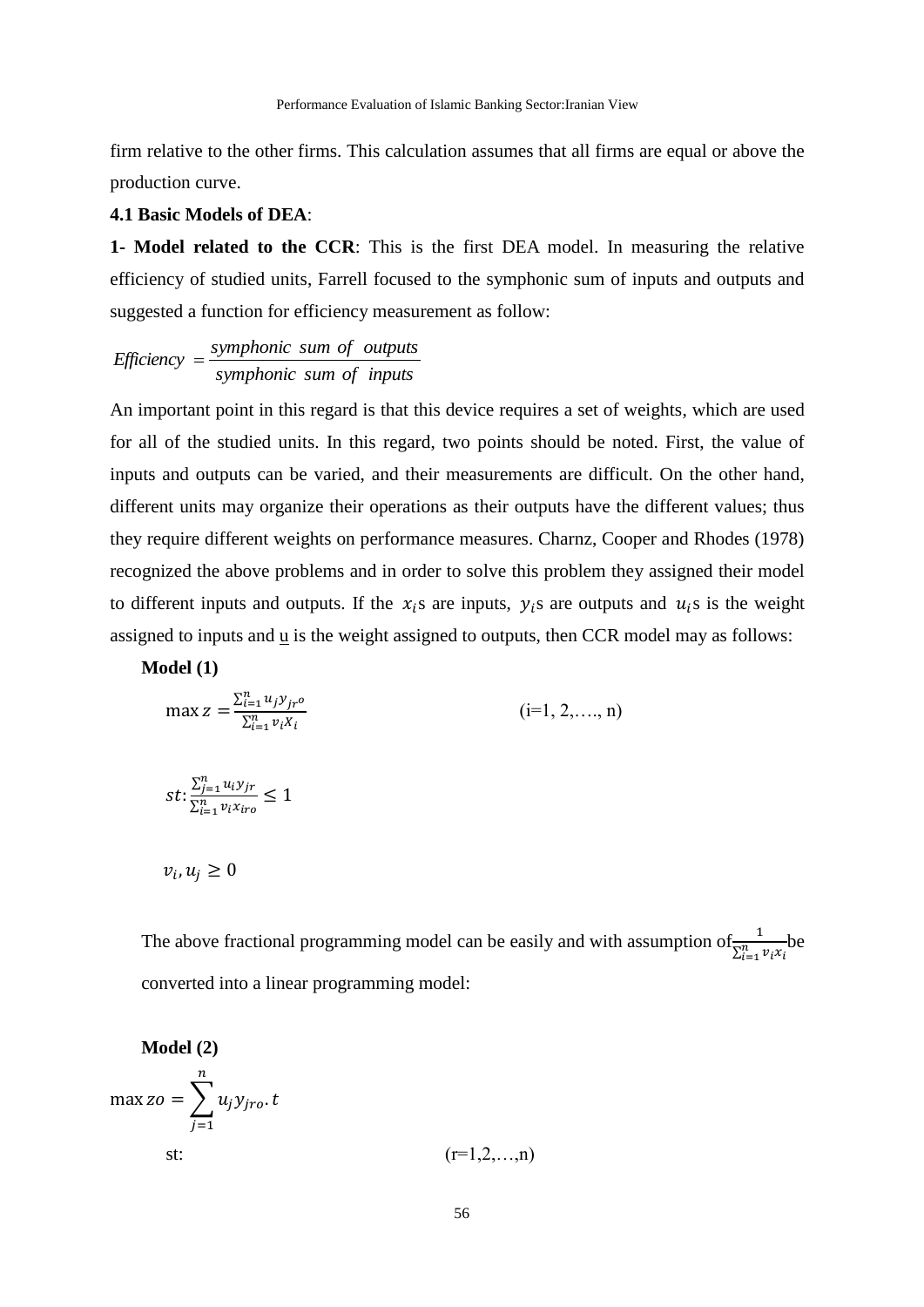$$
\sum_{j=1}^{n} u_j y_{jr} - \sum_{i=1}^{n} v_i x_{ir} \le 0
$$
  

$$
\sum_{i=1}^{2} v_i x_{ir} t_1
$$
  

$$
u_j, v_i, t \ge 0
$$

Now, we multiply the variable t in equation 1 and then we apply the following changes:

#### **Model (3)**

$$
tu_j = m_j t v_i = w_i
$$

$$
\max zo = \sum_{j=1}^n y_{jr} m_j
$$

$$
st: \sum_{j=1}^{n} y_{jr} \cdot m_j - \sum_{i=1}^{n} x_{ir} - w_1 \le 0
$$
  

$$
\sum_{i=1}^{n} x_{ir} w_i = 1
$$
  

$$
m_{j,} w_{i \ge 0}
$$

Charnz, Cooper and Rhodes (1978) in their model found an empirical relationship between the number of studied units And the number of inputs and outputs as mentioned in following formula, if the above equation did not observe cause that many of these units are on the efficient frontier and lots of units have one efficiency and distinguishing is reduced between the different models of units.

(The number of inputs + outputs)  $3 \leq$  the number of evaluated units.

#### **4.2 Model of the BcC**:

As it was mentioned in previous discussions, the CCR model is a model by constant returns to scale and have more restrictions in comparison with the CCR model. In other words, this includes less efficient units. In Instead, understanding this problem Charnz, Cooper and Rhodes (1978) present a new model with variable returns to scale. This model can represent a constant, increasing or decreasing return to scale and its form is as follows.

**Model (4)**

$$
maxz = \frac{\sum_{r=1}^{s} u_r y_{ro} + w}{\sum_{i=1}^{m} v_i x_{io}} \qquad (j=1,2,...,n)
$$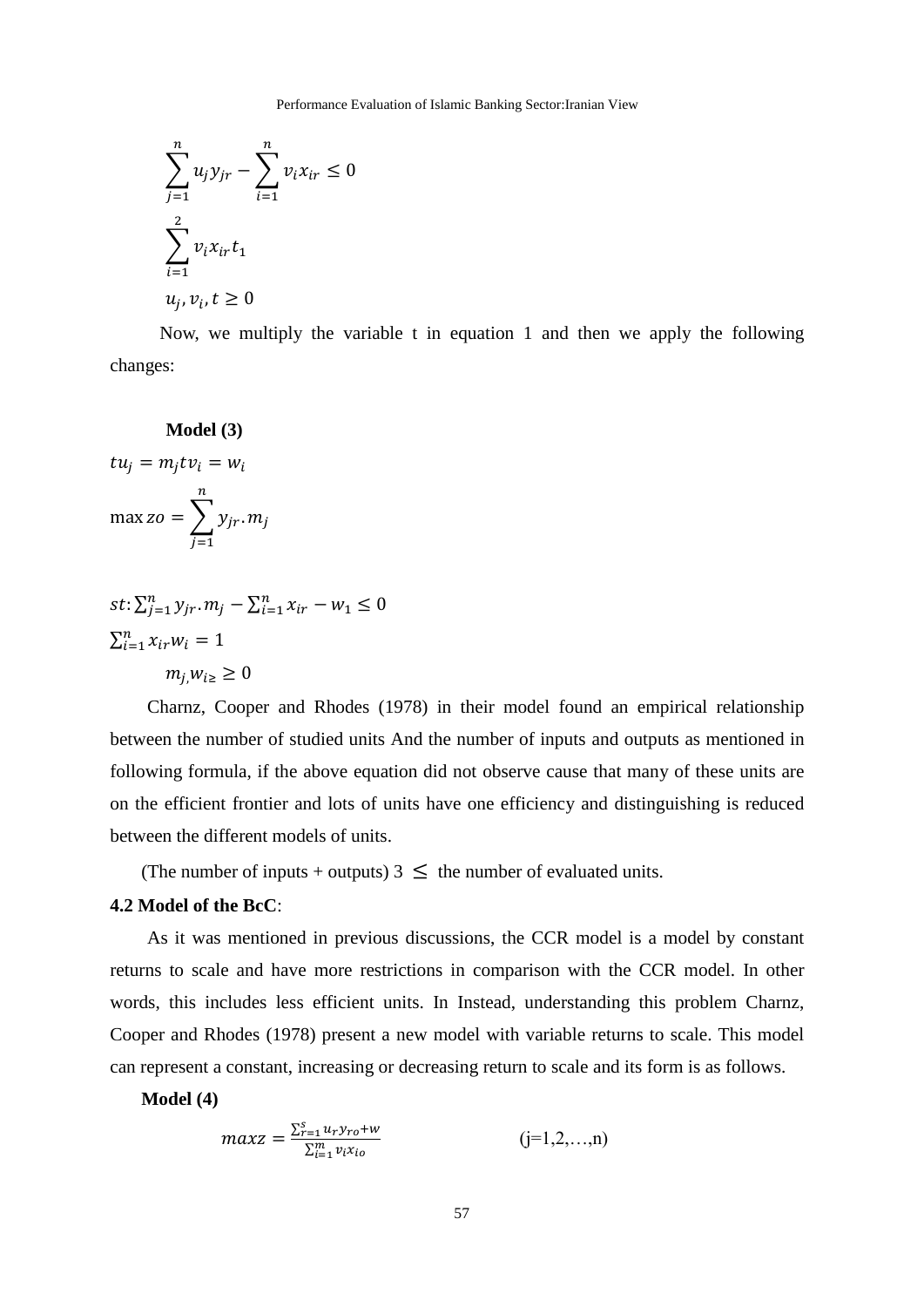Performance Evaluation of Islamic Banking Sector:Iranian View

$$
\frac{\sum_{r=1}^{s} u_r y_{rj} + w}{\sum_{i=1}^{m} v_i x_{ij}} \le 1
$$

 $u_j$ ,  $v_i \geq 0$  w: free

The above non-linear model can be converted to a linear model by transferring denominator of objective function equal 1:

**Model (5)**

$$
maxz = \sum_{i=1}^{m} u_r y_r + w
$$

 $\sum_{i=1}^{m} v_i x_i = 1$ 

 $\sum_{r=1}^{s} u_r y_{rj} + w - \sum_{i=1}^{m} v_i x_{ij} \leq 0$ 

 $u_r, v_i \geq 0$ 

 $(i=1,2,...,n)$ 

# **w: free**

As can be seen in the above model, the difference between these models with the CCR model is related to the present w mark, which is a free variable. In fact, w variable shows returns to scale of studied units. If  $w\pi_0$  returns to scale is increasing, and if W = 0, returns to scale is constant.

## **4.3 The comparison between BCC and CCR models:**

For the comparison of returns to scale of different DEA models see the following example:

**Example:** Table 1 shows the values of output and inputs of 6 units  $(u_1, \ldots, u_6)$  each of them have an input and an output too.

| Table 1. Data example |       |        |  |  |  |  |  |  |  |
|-----------------------|-------|--------|--|--|--|--|--|--|--|
| Unit name             | Input | Output |  |  |  |  |  |  |  |
| u1                    |       |        |  |  |  |  |  |  |  |
| $u_{\mathcal{P}}$     |       |        |  |  |  |  |  |  |  |
| $u_3$                 |       |        |  |  |  |  |  |  |  |
| $u_{\mathtt{4}}$      |       |        |  |  |  |  |  |  |  |
| $u_5$                 |       |        |  |  |  |  |  |  |  |
| $u_{6}$               |       |        |  |  |  |  |  |  |  |

**Table 1. Data example**

In general, DEA models could be divided to two groups. Models with input nature,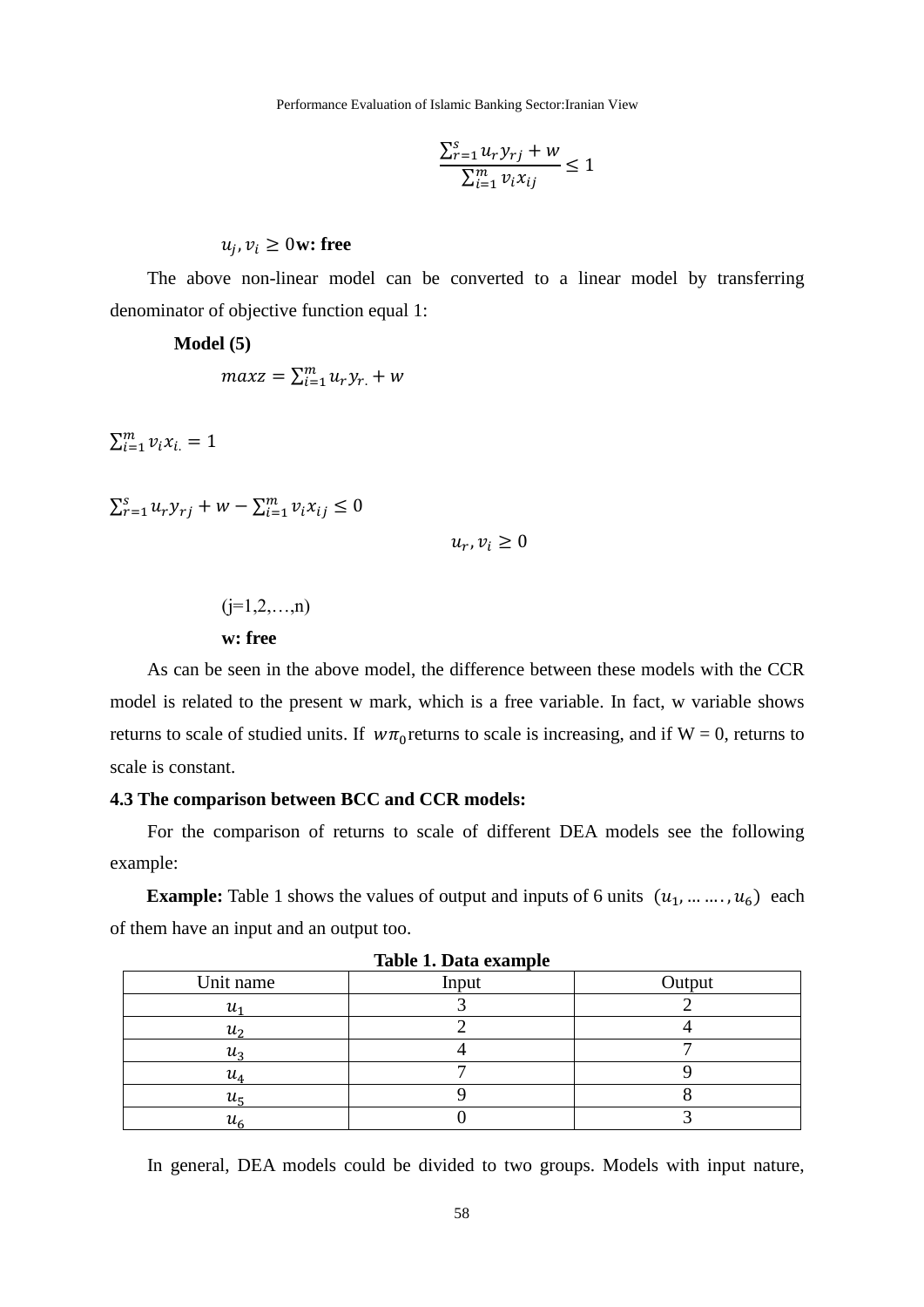these are models by constant output and try to minimize input. If in the above BCC model we assume  $\sum_{i=1}^{m} v_i x_i = \theta$  and variables maintaining with the other restrictions equal $\lambda_i$ , total form of BCC model by input nature will be as follows:

Model (6)

\n
$$
(i = 1, 2, \ldots, m)
$$
\n
$$
(r = 1, 2, \ldots, s)
$$
\n
$$
(j = 1, 2, \ldots, n)
$$
\nmin $\theta$ 

\nSt:

\n
$$
\sum_{j=1}^{n} x_{ij} \lambda_i \leq \theta x_i
$$

 $\sum_{j=1}^n y_i \lambda_i \geq y_{r0}$ 

$$
\lambda_i \geq 0
$$

According to the above model, if  $\theta \lambda_i$  of a studied unit equals 1 this unit is called the efficient units. If  $\theta \pi_i$ , this unit will be inefficient, in other words:

 $\theta_0 = 1$ 

 $if \theta_0 \pi_0 \leq 1$ 

In fact, firms seek to minimize its cost and this means obtaining the least possible cost to the available cost.

#### **4.4 BBC model with output nature:**

The model with nature is a model by fixing inputs tries to maximum outputs. The general form of this model by assuming the  $\sum_{i=1}^{n} u_r y_r = \theta_0$  and shoes the coefficient corresponding with other restrictions  $\lambda_i$  as follow:

| Model (7)                                         | $(r = 1, 2, , m)$  |
|---------------------------------------------------|--------------------|
| $max\theta_0$                                     |                    |
| $\sum_{i=1}^n y_{ri} \lambda_i \geq \theta_0 y_r$ |                    |
| $\sum_{i=1}^n x_{ij} \lambda_i \leq x_i$          |                    |
|                                                   | $\lambda_i \geq 0$ |

But here  $\theta - 1$  and  $1 \leq \theta \pi \infty$  by assuming constant rate of production factors, the relative increase in the firm's product is I th and  $\frac{1}{\theta}$  is rate of technical efficiency which is between zero and one. If in this case if it will be $\theta = 1$ , the investigated unit is efficient and if it will be $\theta\pi_1$ , it is inefficient. In other words: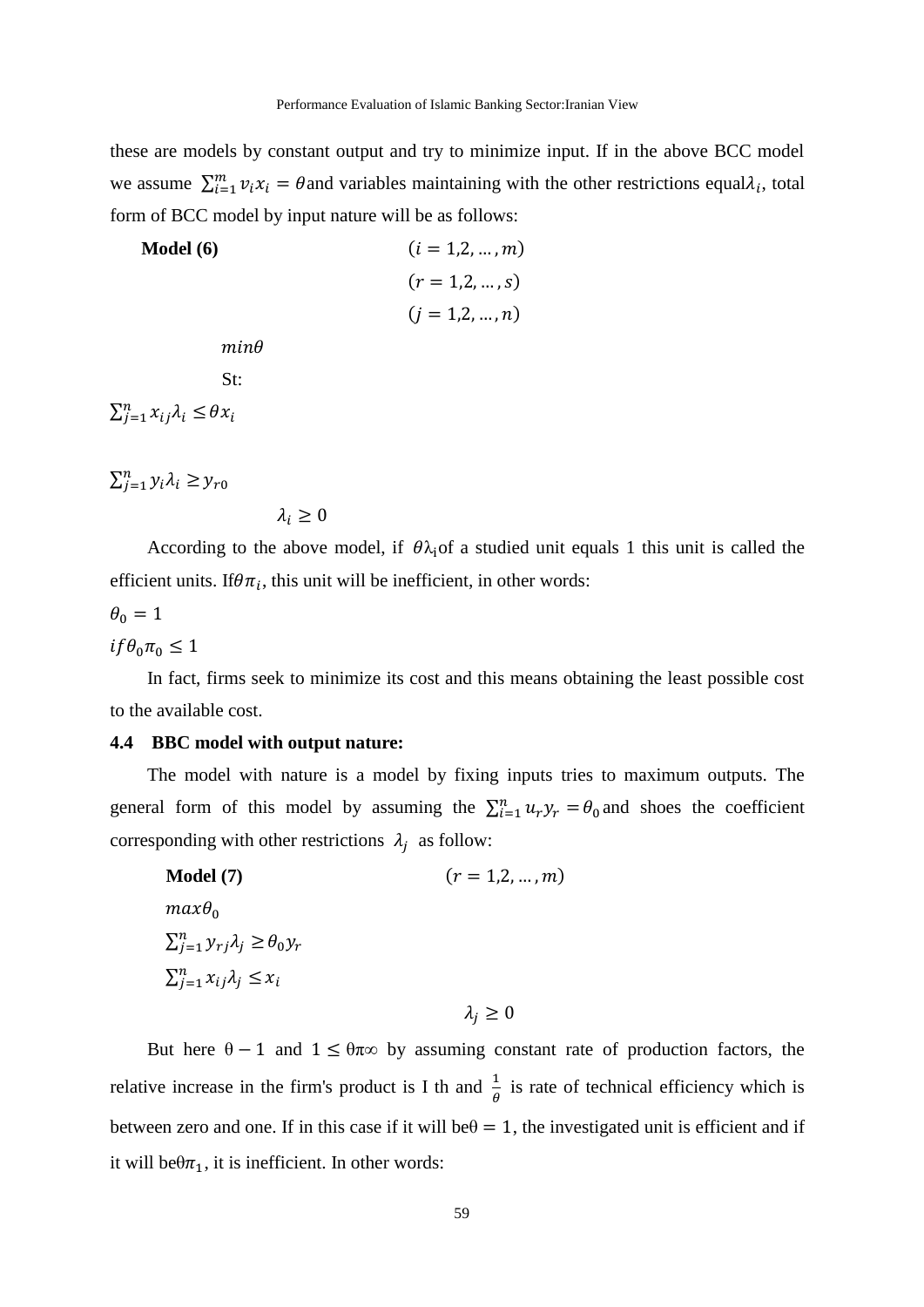$$
if \theta_0 = 2
$$
  

$$
if \theta_0 \le 1
$$

# **5. Research methodology**

The current study contains the following steps:

- 1 Identification of goals.
- 2 The inputs and outputs.
- 3 Characteristics of the DEA model for evaluating goals.
- 4 Software Selection for model solves.
- 5 Solving model and evaluation of the results (in the fourth chapter will be mentioned).

#### **5.1 Identification of evaluation goals:**

1- The purpose of this research is a DEA model for evaluating the performance of 22 bank branches in Tehran province in Iran. Helping from virtual units (reference category), which are obtained on base of  $\lambda$  s coefficients, we can find how to improve the inefficient units.

Obviously, there is the possibility of adding the number of studied branches because the new branches are more efficient than source branches and will be a replacement for the reference collection (virtual units). After the addition of new branches, it is likely that the amount of the efficiency level in existing branches will be less than the calculated amount determined previously.

2- We must identify the useful parameters and indices of branches and then base on decrease or increase nature of inputs and outputs in model and their efficiency by using from parametric or nonparametric methods.

3- Finally, the firm management goal will be determined in minimizing inputs or maximizing outputs. Because of firm traits, it is necessary to determine its efficiency in the short term by using the variant return to scale option and its efficiency in the long term by using constant return to scale option. It also determines a firm aim to the optimum in the short-term or long term, in order to reduce or increase or fix production levels can be determined.

#### **5.2 Feature of input and output variables**:

Regardless of the nature of studied units give a general guidance in selection of input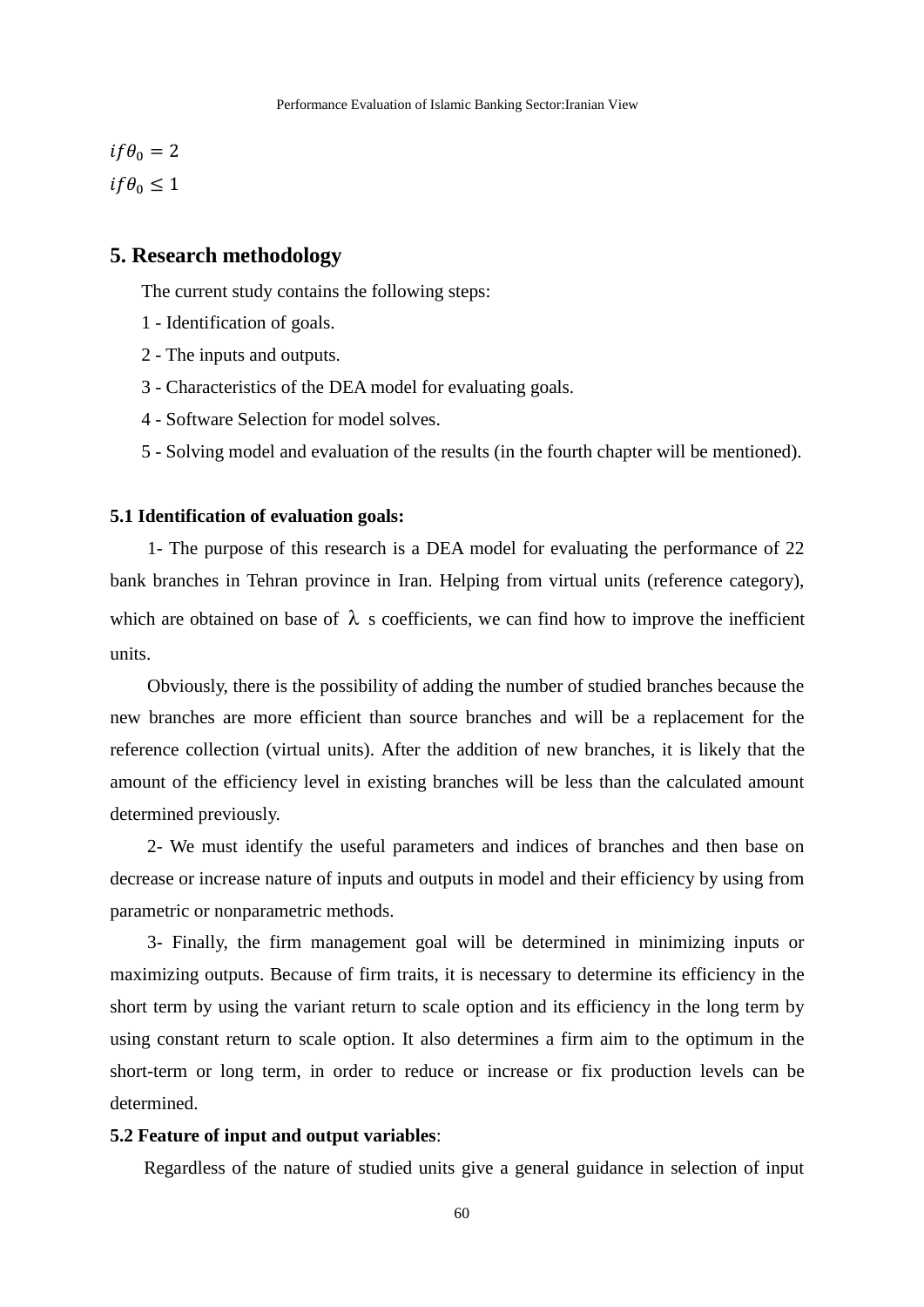and output variables as follows:

1- There was a relationship between inputs and outputs, in this case with increasing an input increasing of one or more output is expected.

2- Input and output values of all variables in all studied units are positive in each period.

3- The discussed variables will be developed based on the recent period data of studied units.

4- The selected input and output variables should be comprehensive enough to check performance of the investigated unit.

5- The chosen Input and output variables must be consistent with the management attitude in evaluating the performance of the units.

6- The values of variables must be controlled because never manipulated so easily.

7– The number of inputs and outputs should not be more than one third of DMU s, in other words: (number of inputs + number of outputs)  $*$  3 is less than the number of studied units.

#### **5.3 The inputs and outputs determine:**

Selection of the correct inputs and outputs is required for effective interpretation and acceptable results of DEA analysis by management and other parts of the organization.

Inputs include controllable inputs that are under the branches management control.

1- Outstanding receivables:

2- Operating costs: (administrative and staff)

3-The cost of paid interest:

Outputs include:

1- Total income

2- Remained commitment

3- Deposits

#### *Outstanding receivables (pending claims):*

This index includes those unrecovered remained related to the loans, which were pended, according to bank recipe. A successful branch is a branch that has been reduced outstanding receivables.

#### *Operation costs (administrative & staff):*

The total of such costs administrative costs include: travel and mission expenses, transportation and personnel services, telecommunications, maintenance and minor repair of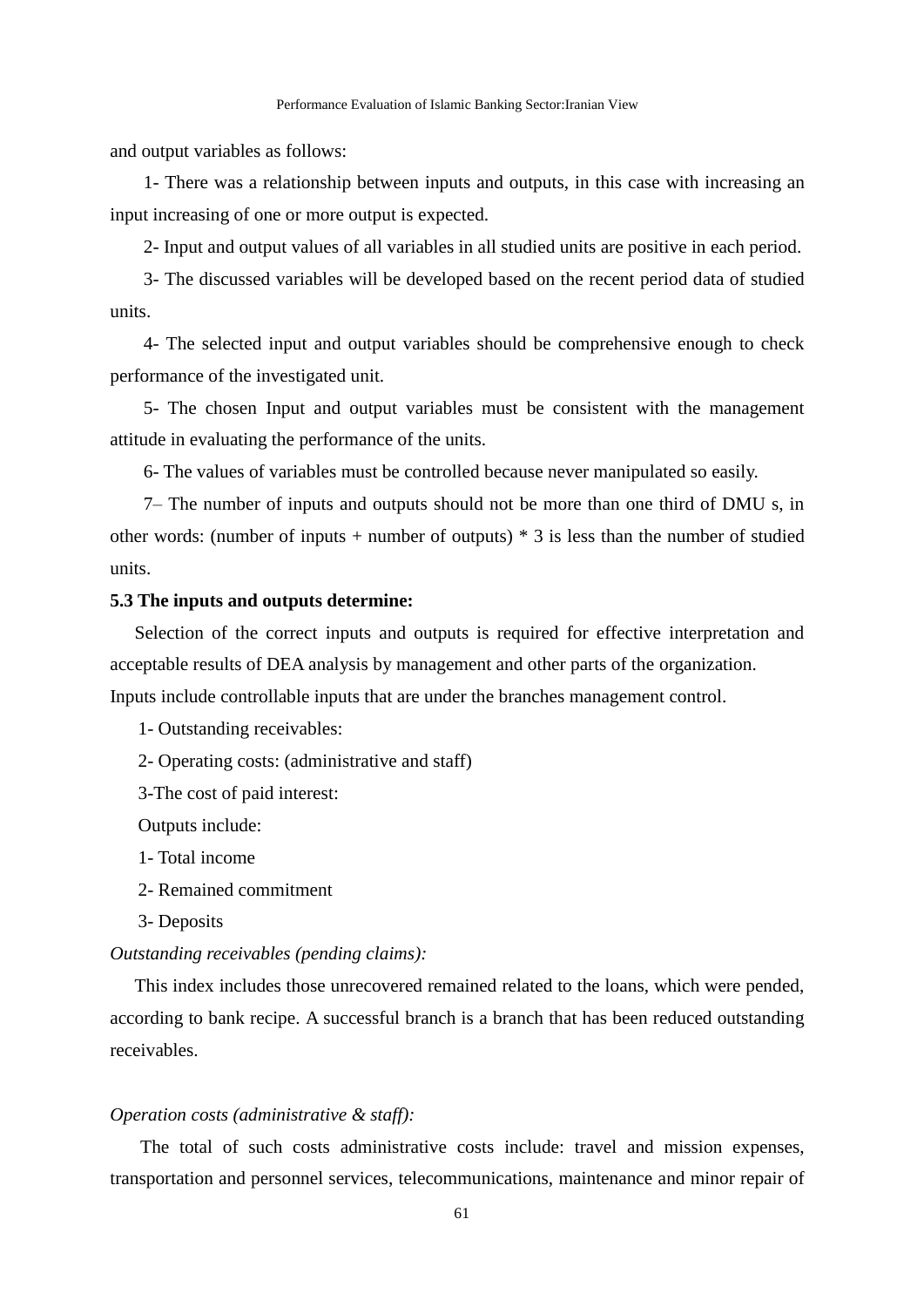buildings and vehicles, office equipment, training, fuel, water and light.

Total personnel costs include: salaries and wages, the costs of the nation, a wonderful (aid benefits) retirement savings and bonuses and festive (gratuity) which is called personnel costs in bank definition. It can be expressed separately as a human resources, managers, experts and non-experts and is calculated in various branches of bank.

*The cost of paid interest*: All payments will be paid as profit of deposits to the customer.

*Total earnings*  $(y_1)$ : Since income and consequently profit is the necessary continuity and survival of any financial institution in the economic area and beside it servicing, support are the ultimate goals of each firm, So here the total revenue of per branch consists of received interest, received revenues cause by late as the output of the model.

*Remained commitment*: This heading includes remained commitment of the customer's loans, which is not paid and consists of different kind of loans based on Islamic contracts.

*Deposits:* This heading includes the customer's funds in their deposits. By attracting these accounts branch uses these deposits in order to provide banking facilities for other customers, as a successful branch.

Because branches are looking for increasing this index, it is defined as the output factor. In other words, the branches tend to increase the savings deposits  $+$  short-term deposits  $+$ long-term deposits.

#### **5.4 DEA models for reaching specific goals of evaluating:**

The model is based on method of linear programming based on data envelopment analysis model in order to maximum outputs by assuming variable returns to scale and minimize inputs by assuming constant returns to scale.

#### **5.5 Mathematical model of linear programming:**

In this study the model with 3 outputs, including: total revenue, the remained obligations and deposits, and 3 inputs include: Pending claims, operating costs (administrative and personnel) and interest of paid expenses by all private banks in Iran. We have formed assuming that the constant and variable returns to scale and based on maximizing output and minimizing inputs, the mathematical models of them are as follows:

A) Assuming variable returns to scale, and maximizing output (VRS-output oriented)

$$
(i=1, 2, \ldots 24)
$$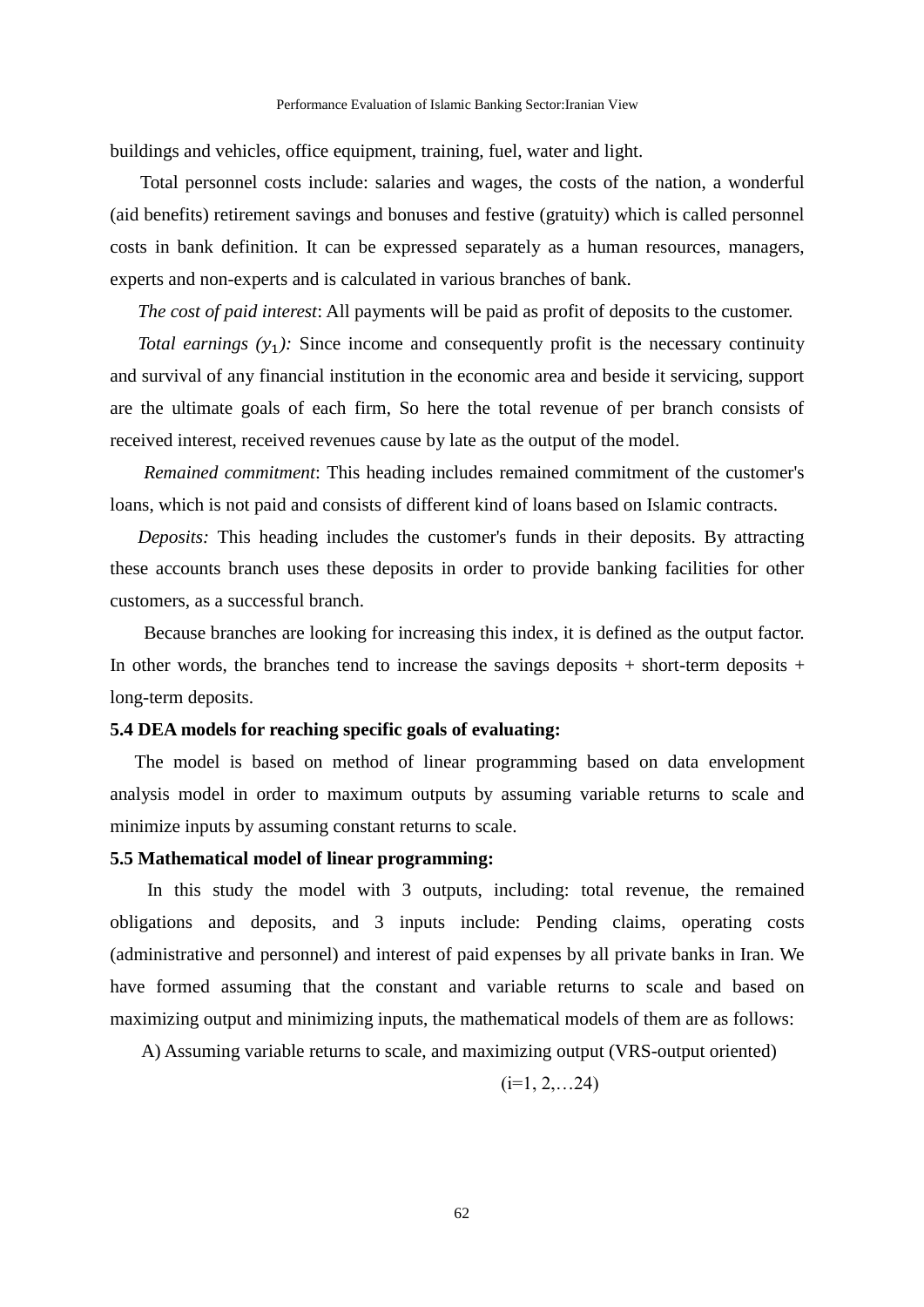$1, \lambda \geq 0$ : *ST* 22 1  $\sum_{i=1} \lambda_i = 1, \lambda \geq$  $x \lambda \leq x_i$  $y\lambda \ge \theta y_i$ Max  $\theta$ <sub>i</sub> *i i*

B) Assuming variable returns to scale and minimizing input (VRS-input oriented).

 $(i=1,2,...24)$ 

 $\lambda \geq 0$ 1 : *ST* 22 1  $\sum_{i=1} \lambda_i =$  $x\lambda \leq \theta x_i$  $y\lambda \geq y_i$ λ,  $Min$   $\theta$ <sub>i</sub> *i i*

C) Assuming constant returns to scale of production and maximizing output (CRSoutput oriented).

 $\lambda \geq 0$ : *ST*  $x \lambda \leq x_i$  $y\lambda \ge \theta y_i$  $Max \theta_i$ 

D) Assuming constant returns to scale and minimization input (CRS- input oriented)

$$
(i=1,2,...24)
$$

 $(i=1,2,...24)$ 

 $\lambda \geq 0$ : *st*  $\min \theta_i$  $x\lambda \leq \theta x_i$  $y\lambda \geq y_i$ 

In the above model  $\theta_i$  shows the efficiency amount of the ith firm.

y is vector of 3 for 22 from the three outputs of twenty-two firms.

x is vector 3 for 24 from the three inputs of twenty-two firms and  $y_i$  is vector 3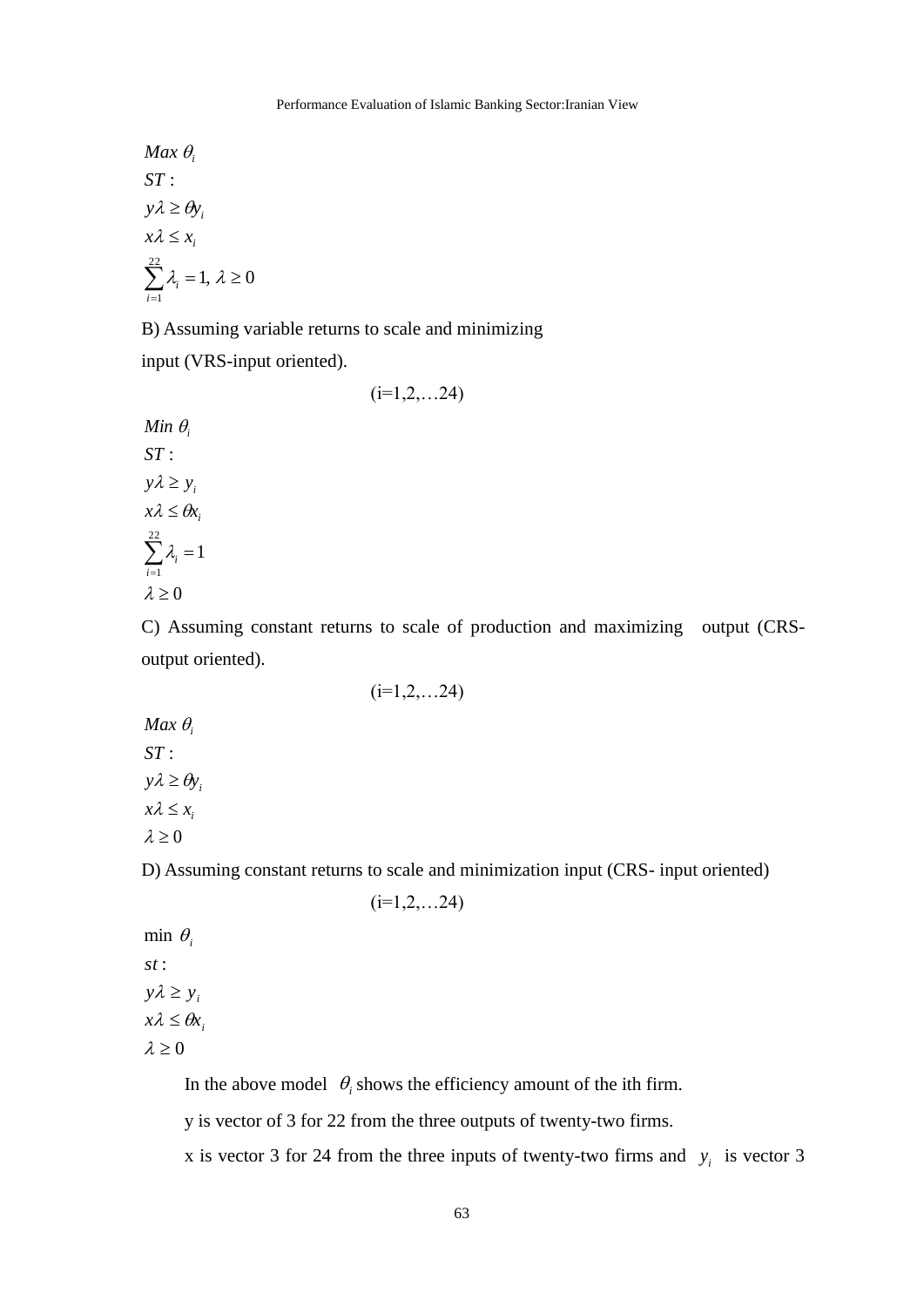for 1 from three outputs of ith firm  $x_i$  is vector 3 for 1 from three input of ith firm and  $\lambda$  is vector 24 for 1 from the weight of sets reference and  $\sum \lambda = 1$  is convexity constraint which is needed for converting the constant returns to scale to variable returns to scale.

 $\lambda \geq 0$  Means that if the ith firms have number one efficiency,  $\lambda$  of the other firms is zero. If the ith firm has not number one efficiency,  $\lambda$  vector included weight of the virtual unit and the virtual unit will be formed for the inefficient unit. In maximizingoutput mode,  $y\lambda \geq \theta y_i$  means amount of production in ith firm mast be same as reference firm at least.

 $x_i \geq x\lambda$  Means that consuming the inputs of the ith firm could not be less than reference firm could. In minimizing input mode,  $\theta x \geq x\lambda$  means amount of consuming from x input in ith firm mast be same as reference firm production.  $y\lambda \ge y_i$  means that production amount of the ith firm must be same as reference firm extremely. After calculation of technical efficiency in different years, with the help of Malm Quist index and using following mathematical model, we will measure the total productivity of production factors over time:

$$
Mo(y_{w}, x_{w}, y_{t}x_{t}) = \frac{d_{0}^{t}(y_{t}, x_{t})}{d_{0}^{w}(y_{t}, x_{t})} \left[ \frac{d_{0}^{w}(y_{t}, x_{t})}{d_{0}^{t}(y_{t}, x_{t})} * \frac{d_{0}^{w}(y_{w}, x_{w})}{d_{0}^{t}(y_{w}, x_{w})} \right]^{\frac{1}{2}}
$$

The measured distance functions mentioned above, a combination of data and comprehensive analysis of data method is used in order to calculate the total productivity of production factors based on the constant returns to scale and by method of linear programming as follows:

So:

$$
[d_0^t(y_t, x_t)]^{-1} = \max \theta
$$
  

$$
-\theta y_{it} + y_t \lambda \ge 0
$$
  

$$
x_{it} - x_i \lambda \ge 0
$$
  

$$
\lambda \ge 0
$$
  

$$
[d_0^w(y_w, x_w)]^{-1} = \max \theta
$$
  

$$
\theta y_{iw} + y_w \lambda \ge 0
$$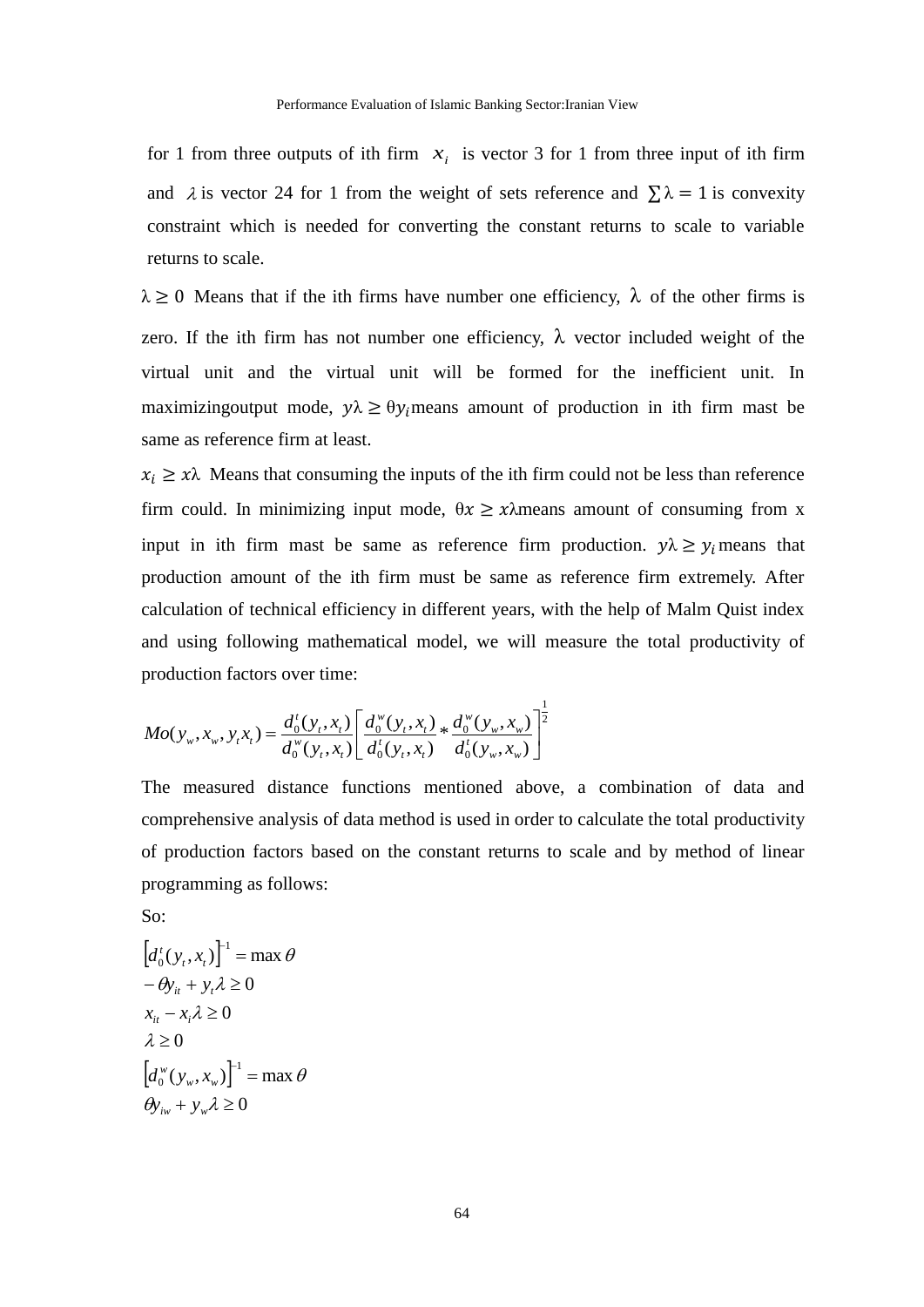$\left[ d_0^t(y_w, x_w) \right]^{-1} = \max$  $-\theta y_{iw} + y_t \lambda \ge 0$  $\lambda \geq 0$  $x_{iw} - x_w \lambda \geq 0$  $\int_0^t (y_w, x_w) \bigg]^{-1} = \max \theta$  $d_0^t(y_w, x)$ So:  $\left[ d_0^w(y_t, x_t) \right]^{-1} = \max$  $\lambda \geq 0$  $x_{it} - x_{w} \lambda \geq 0$  $-\theta y_{it} + y_w \lambda \ge 0$  $\lambda \geq 0$  $x_{iw} - x_t \lambda \geq 0$  $\int_0^w (y_t, x_t) \bigg]^{-1} = \max \theta$  $d_0^w(y_t, x)$ 

For variable returns to scale, adding  $\sum_{i=1}^{n} \lambda_i =$ *i i* 1  $\lambda_i = 1$  is necessary.

One of the important capabilities of the DEA method is detection the variety of efficiency in studied units. In general, the units, which are effective in CRS mode simultaneously have the pure technical performance but units which are effective in VRS mode, but only have pure technical efficiency. So the amount of efficiency in CRS mode will be considered as long- term goal and in VRS mode as the short-time goal; in the case of constant returns to scale, technical efficiency and effects of scale. Therefore, branches shows the unit amount of technical efficiency are efficiency unit according to scale. In case of variable returns to scale, technical efficiency is calculated without scale effects. The company that shows the single technical efficiency may not be efficient in terms of scale.

In this study the technical efficiency of branches has been studied based on both variable and constant returns to scale and according to maximizing output and minimizing inputs.

The values of performance indicators as output and input during the studied period based on remained in the end of year that shows the annual performance of the branches which are collected in Tables 2, 3, and 4 respectively, outputs (output data) are:

1- Total income

2-The remaining commitments

3- Deposits

Inputs are as follow:

1- Pending claims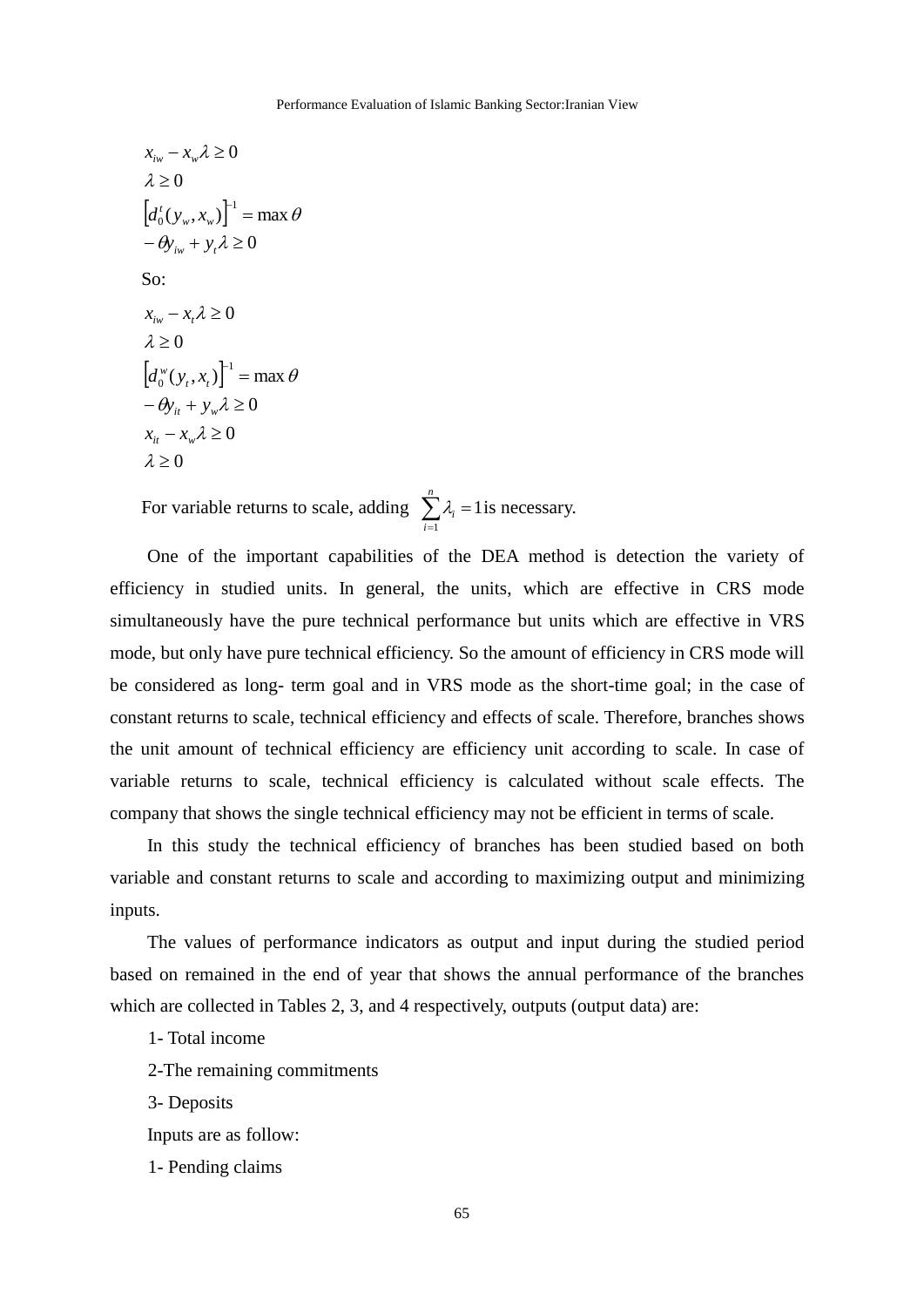- 2- Operating costs (administrative and personnel)
- 3- The cost of interest paid

Table 2 shows outputs and inputs in 2011 based on final remained at the end of year due to annual performance, figures are based on a billion Rials (Iranian Currency).

|                |                       |                          | <b>Inputs</b>       |                          | <b>Outputs</b>  |                              |                        |  |
|----------------|-----------------------|--------------------------|---------------------|--------------------------|-----------------|------------------------------|------------------------|--|
| <b>Row</b>     | <b>Branch</b><br>code | Paid<br>interest<br>cost | Operational<br>cost | <b>Pending</b><br>claims | <b>Deposits</b> | The remaining<br>commitments | <b>Total</b><br>income |  |
| 1              | 2861                  | 1094                     | 1350                | 784                      | 39897           | 63473                        | 7227                   |  |
| $\overline{2}$ | 2826                  | 563                      | 594                 | 163                      | 15012           | 32472                        | 2179                   |  |
| 3              | 2869                  | 508                      | 772                 | 1410                     | 19905           | 41828                        | 8712                   |  |
| $\overline{4}$ | 2817                  | 1182                     | 837                 | 1252                     | 33037           | 39380                        | 5460                   |  |
| 5              | 2816                  | 580                      | 450                 | 1386                     | 13229           | 20057                        | 2733                   |  |
| 6              | 2881                  | 610                      | 233                 | 1144                     | 7651            | 8522                         | 1592                   |  |
| $\overline{7}$ | 2811                  | 1739                     | 559                 | 19                       | 28418           | 39949                        | 5567                   |  |
| 8              | 2867                  | 413                      | 441                 | 239                      | 16704           | 13155                        | 2628                   |  |
| 9              | 2871                  | 166                      | 356                 | 110                      | 20382           | 14369                        | 1895                   |  |
| 10             | 2815                  | 447                      | 293                 | 418                      | 13458           | 20241                        | 2902                   |  |
| 11             | 2814                  | 587                      | 950                 | 30249                    | 34464           | 66770                        | 8596                   |  |
| 12             | 2812                  | 148                      | 561                 | 509                      | 12304           | 15191                        | 2496                   |  |
| 13             | 2888                  | 426                      | 343                 | 1250                     | 13145           | 11717                        | 1596                   |  |
| 14             | 2863                  | 411                      | 255                 | 107                      | 11288           | 12648                        | 1655                   |  |
| 15             | 2885                  | 152                      | 184                 | $\Omega$                 | 6338            | 6106                         | 891                    |  |
| 16             | 2886                  | 222                      | 278                 | 21                       | 9375            | 16727                        | 3230                   |  |
| 17             | 2882                  | 232                      | 237                 | 19                       | 8776            | 11535                        | 1817                   |  |
| 18             | 2920                  | 133                      | 316                 | 20                       | 13833           | 7715                         | 1390                   |  |
| 19             | 2919                  | 120                      | 241                 | $\overline{0}$           | 9906            | 9284                         | 1621                   |  |
| 20             | 2860                  | 372                      | 336                 | 150                      | 20274           | 18623                        | 1402                   |  |
| 23             | 2925                  | 2055                     | 356                 | 2774                     | 30238           | 17580                        | 2445                   |  |
| 24             | 2864                  | 42                       | 284                 | 190                      | 6597            | 5665                         | 1039                   |  |

**Table 2. Outputs and inputs in 2011 based on final remained**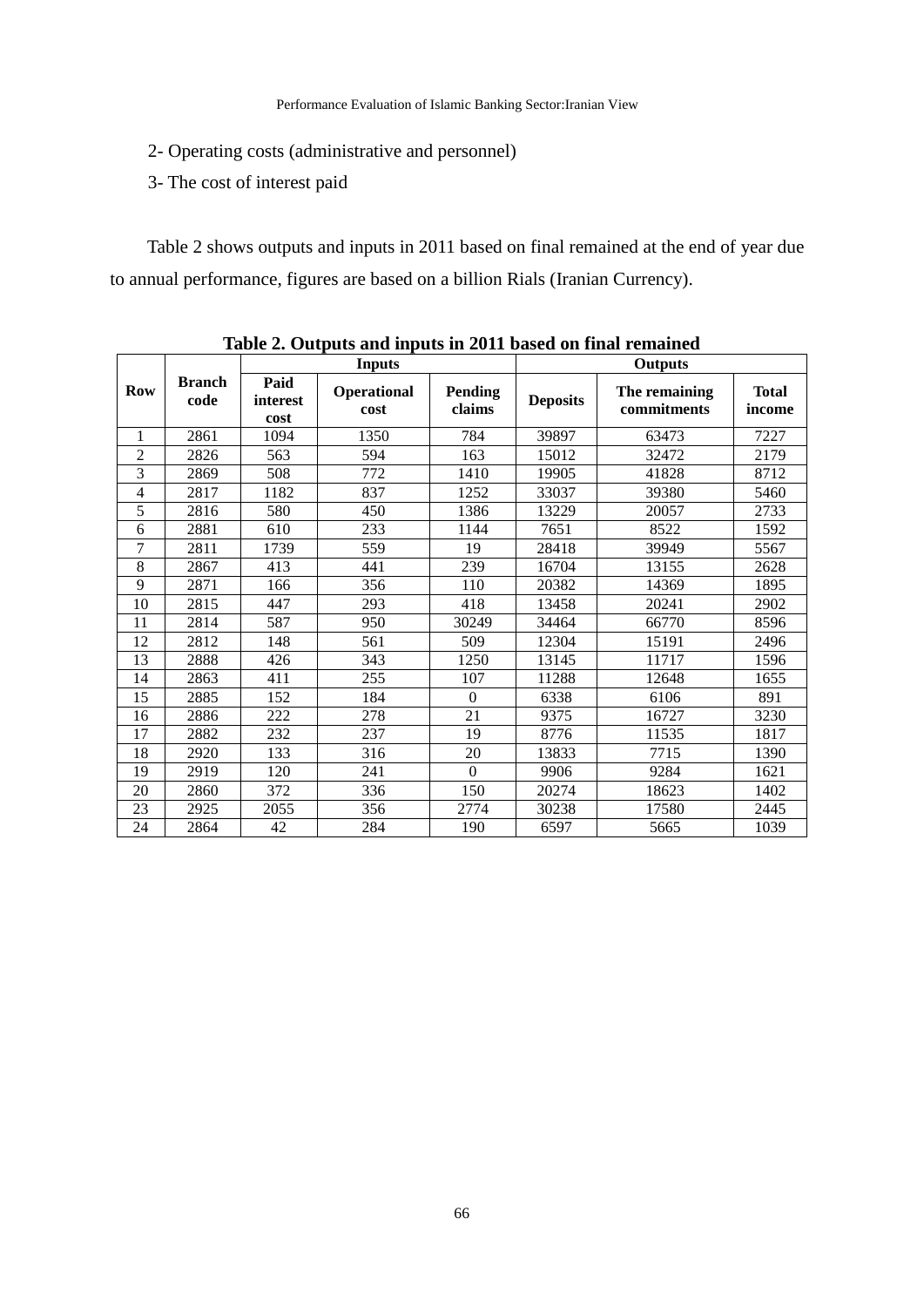Table 3 shows outputs and inputs in 2012 based on final remained at the end of year due to annual performance, figures are based on a billion Rials.

|                   |                         | Inputs                   | outputs             |                   |          |                              |                 |
|-------------------|-------------------------|--------------------------|---------------------|-------------------|----------|------------------------------|-----------------|
| Row<br><b>DMU</b> | <b>Branches</b><br>code | Paid<br>interest<br>cost | Operational<br>cost | Pending<br>claims | Deposits | The remaining<br>commitments | Total<br>income |
| $\mathbf{1}$      | 2861                    | 1330                     | 1421                | 1034              | 65533    | 67617                        | 7889            |
| $\overline{c}$    | 2826                    | 716                      | 718                 | 519               | 2127     | 32429                        | 2994            |
| 3                 | 2869                    | 629                      | 941                 | 1173              | 28424    | 52360                        | $\overline{0}$  |
| $\overline{4}$    | 2817                    | 1542                     | 1097                | 3082              | 45004    | 42240                        | 5586            |
| 5                 | 2816                    | 783                      | 568                 | 781               | 20135    | 20239                        | 1032            |
| 6                 | 2881                    | 764                      | 375                 | 964               | 10045    | 7822                         | 1246            |
| $\overline{7}$    | 2811                    | 2625                     | 780                 | 378               | 41216    | 36789                        | 5696            |
| 8                 | 2867                    | 577                      | 621                 | 396               | 28883    | 21012                        | 1472            |
| 9                 | 2871                    | 173                      | 507                 | 119               | 25429    | 14536                        | 2023            |
| 10                | 2815                    | 5371                     | 594                 | 362               | 2258     | 16168                        | 2391            |
| 11                | 2814                    | 1518                     | 945                 | 32848             | 36699    | 60984                        | 5371            |
| 12                | 2812                    | 286                      | 781                 | 806               | 30808    | 13272                        | 2330            |
| 13                | 2888                    | 515                      | 1986                | 18157             | 11086    | 117405                       | 687             |
| 14                | 2863                    | 505                      | 337                 | 398               | 13224    | 9790                         | 1758            |
| 15                | 2885                    | 203                      | 292                 | $\Omega$          | 6988     | 7834                         | 893             |
| 16                | 2886                    | 229                      | 373                 | 538               | 9735     | 14955                        | 2385            |
| 17                | 2882                    | 365                      | 317                 | 6                 | 12517    | 7632                         | 1390            |
| 18                | 2920                    | 1115                     | 468                 | 12                | 18050    | 10495                        | 1123            |
| 19                | 2919                    | 513                      | 267                 | 51                | 12643    | 9972                         | 1374            |
| 20                | 2860                    | 611                      | 817                 | 264               | 23120    | 13934                        | 2604            |
| 23                | 2825                    | 957                      | 574                 | 1066              | 25166    | 15411                        | 2214            |
| 24                | 2864                    | 65                       | 382                 | 255               | 30110    | 3876                         | 649             |

**Table 3. Outputs and inputs in 2012 based on final remained**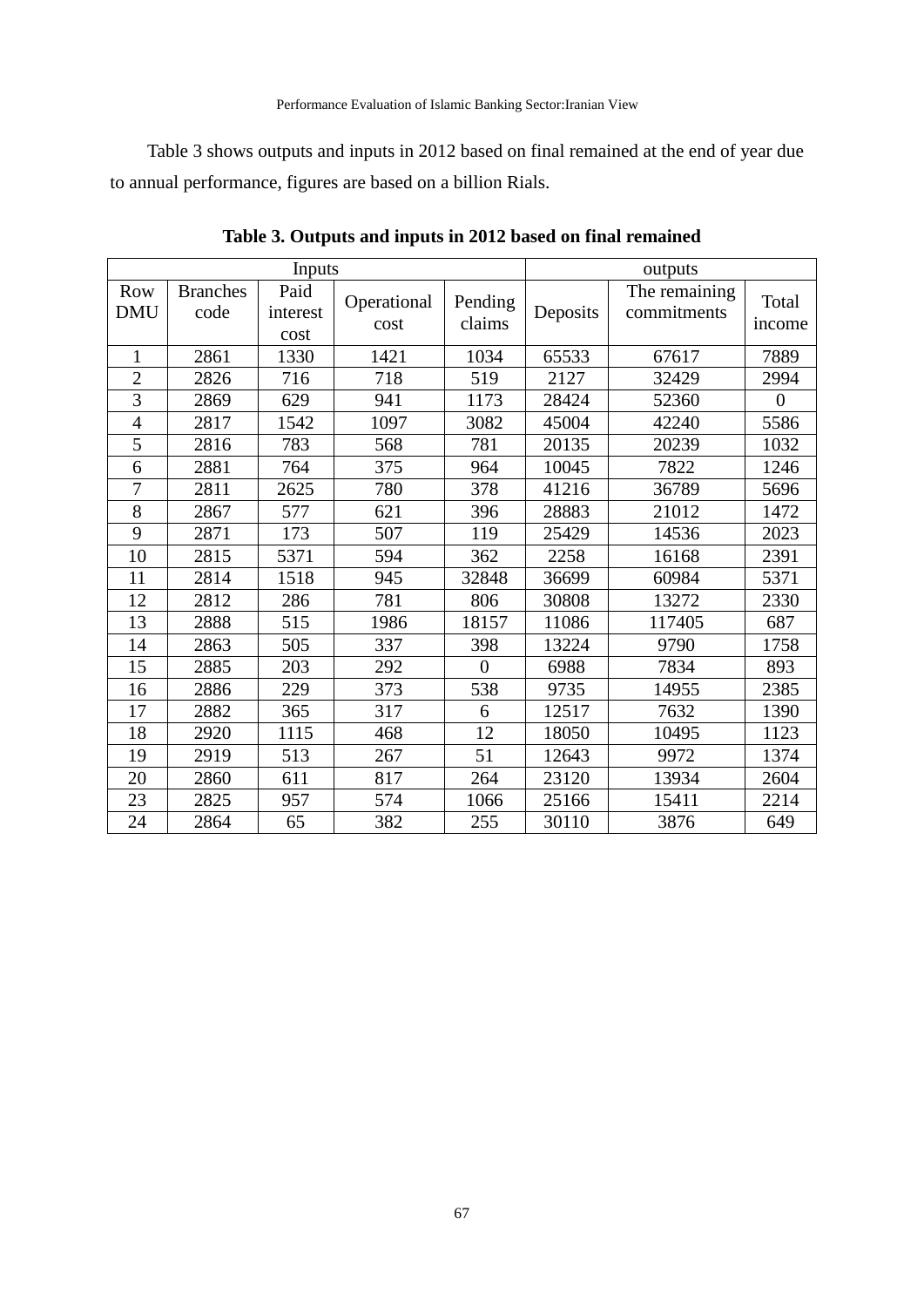Table 4 shows outputs and inputs in 2013 based on final remained at the end of year due to annual performance, figures are based on a billion Rials.

| inputs                   |                         |                           |                     |                   | outputs  |                                 |                 |  |
|--------------------------|-------------------------|---------------------------|---------------------|-------------------|----------|---------------------------------|-----------------|--|
| <b>Row</b><br><b>DMU</b> | <b>Branches</b><br>code | Paid<br>intere<br>st cost | Operational<br>cost | pending<br>claims | deposits | The<br>remaining<br>commitments | Total<br>income |  |
| 1                        | 2861                    | 1787                      | 2036                | 2225              | 77889    | 805885                          | 6685            |  |
| $\overline{2}$           | 2826                    | 1090                      | 1060                | 212               | 26108    | 46507                           | 3144            |  |
| $\overline{3}$           | 2869                    | 1065                      | 1475                | 558               | 32798    | 48646                           | 5662            |  |
| $\overline{4}$           | 2817                    | 2001                      | 1514                | 2450              | 45262    | 47109                           | 4698            |  |
| 5                        | 2816                    | 1143                      | 866                 | 630               | 25843    | 37110                           | 2509            |  |
| 6                        | 2881                    | 1101                      | 521                 | 719               | 22973    | 18064                           | 1164            |  |
| $\overline{7}$           | 2811                    | 3741                      | 943                 | 609               | 43787    | 38094                           | 3887            |  |
| 8                        | 2867                    | 1162                      | 829                 | 413               | 29113    | 41037                           | 2720            |  |
| 9                        | 2871                    | 377                       | 985                 | 151               | 30664    | 11637                           | 1505            |  |
| 10                       | 2815                    | 889                       | 561                 | 3162              | 26106    | 37529                           | 2112            |  |
| 11                       | 2814                    | 1686                      | 1210                | 30318             | 59331    | 78120                           | 4377            |  |
| 12                       | 2812                    | 397                       | 1008                | 1085              | 18699    | 11074                           | 1243            |  |
| 13                       | 2888                    | 1302                      | 703                 | 834               | 29309    | 14475                           | 1229            |  |
| 14                       | 2863                    | 719                       | 496                 | 275               | 22039    | 9971                            | 1012            |  |
| 15                       | 2885                    | 347                       | 375                 | $\theta$          | 9830     | 9590                            | 958             |  |
| 16                       | 2886                    | 334                       | 460                 | 448               | 12641    | 15054                           | 1382            |  |
| 17                       | 2882                    | 515                       | 517                 | $\overline{0}$    | 20205    | 5333                            | 732             |  |
| 18                       | 2920                    | 1429                      | 717                 | 567               | 35844    | 15393                           | 1269            |  |
| 19                       | 2919                    | 717                       | 545                 | 8                 | 17888    | 11359                           | 1170            |  |
| 20                       | 2860                    | 930                       | 1183                | 255               | 32313    | 15246                           | 1711            |  |
| 23                       | 2825                    | 990                       | 1010                | 872               | 42285    | 19621                           | 1806            |  |
| 24                       | 2864                    | 85                        | 542                 | 224               | 2449     | 2635                            | 385             |  |

**Table 4. Outputs and inputs in 2013 based on final remained**

The total results of output from the DEAP software based on data in the years 2011 to 2013 with constant and variable returns to scale and according to maximizing output and minimizing input data have been collected for each year separately, along with efficiency scores of individual branches in Tables 5, and 6. First investigate two tables and then based on latest results of computer calculations in 2013, efficient and inefficient branch are separated, and the situation of inefficient branch will be considered.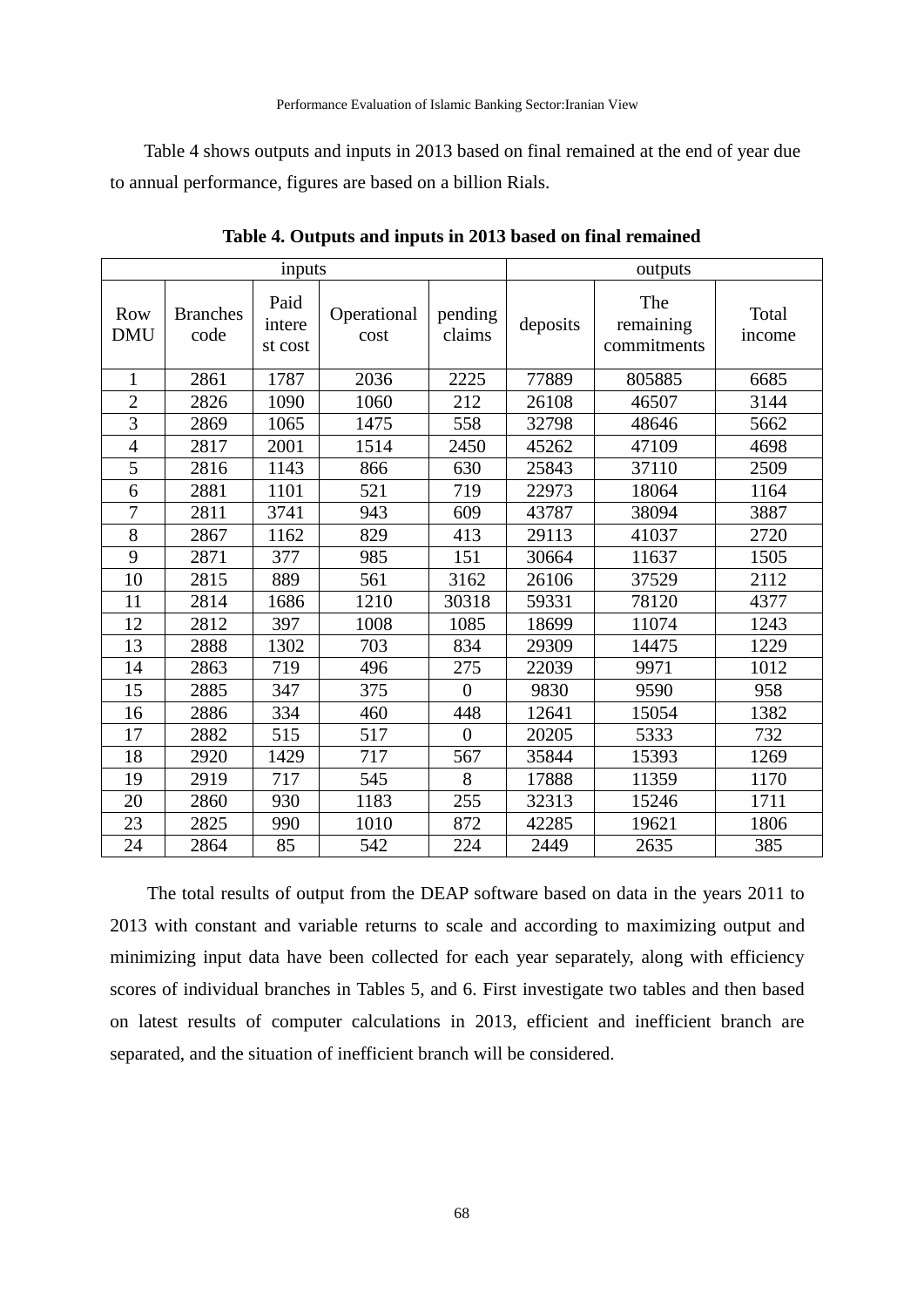Table 5 shows the results of technical efficiency measurement of private banks for the period with constant and variable returns to scale assumption and based on the maximizing output by the DEA method.

|                | Item          |                                     | Technical efficiency score by |      |                            | Efficiency score by variable |             |  |
|----------------|---------------|-------------------------------------|-------------------------------|------|----------------------------|------------------------------|-------------|--|
|                |               | constant return to scale assumption |                               |      | return to scale assumption |                              |             |  |
| Row            | <b>Branch</b> | 2011                                | 2012                          | 2013 | 2011                       | 2012                         | 2013        |  |
|                | code          |                                     |                               |      |                            |                              |             |  |
| $\mathbf{1}$   | 2861          |                                     | 1                             |      | 0.80                       | 1                            | 1           |  |
| $\overline{2}$ | 2826          |                                     | 0.97                          |      | 0.89                       | 0.95                         | 1           |  |
| 3              | 2869          | 1                                   |                               |      |                            |                              | 1           |  |
| $\overline{4}$ | 2817          |                                     | 0.84                          | 0.86 | 0.78                       | 0.80                         | 0.85        |  |
| 5              | 2816          | 0.72                                | 0.76                          | 0.93 | 0.67                       | 0.73                         | 0.92        |  |
| 6              | 2881          | 0.83                                | 0.50                          |      | 0.67                       | 0.48                         | 0.97        |  |
| 7              | 2811          |                                     |                               | 1    |                            | 1                            | 1           |  |
| 8              | 2867          | 0.80                                | 0.88                          |      | 0.76                       | 0.88                         | $\mathbf 1$ |  |
| 9              | 2871          |                                     | 1                             |      |                            | 1                            | 1           |  |
| 10             | 2815          |                                     |                               |      |                            | 1                            | 1           |  |
| 11             | 2814          | 1                                   | 1                             |      |                            | 0.93                         | 1           |  |
| 12             | 2812          |                                     | 0.94                          | 0.75 | 0.98                       | 0.70                         | 0.75        |  |
| 13             | 2888          | 0.68                                | 1                             | 0.86 | 0.68                       | 1                            | 0.86        |  |
| 14             | 2863          | 0.98                                | 0.80                          |      | 0.84                       | 0.75                         |             |  |
| 15             | 2885          |                                     |                               |      | 0.86                       |                              | 1           |  |
| 16             | 2886          |                                     |                               |      |                            | 1                            | 0.99        |  |
| 17             | 2882          | 0.99                                | $\mathbf{1}$                  |      | 0.91                       | 1                            |             |  |
| 18             | 2920          |                                     | 1                             |      |                            | 0.97                         | 1           |  |
| 19             | 2919          |                                     | 1                             |      |                            |                              | 1           |  |
| 20             | 2860          | 1                                   | 0.81                          | 0.97 | 1                          | 0.63                         | 0.77        |  |
| 23             | 2925          | $\mathbf{1}$                        | 0.74                          |      |                            | 0.72                         | 1           |  |
| 24             | 2864          |                                     | 1                             |      |                            | 1                            | 0.86        |  |
|                |               | 0.95                                | 0.92                          | 0.97 | 0.90                       | 0.89                         | 0.95        |  |

**Table 5. Results of technical efficiency measurement of private banks**

# **5.6 Solving the model and evaluating the results of technical efficiency during the period of study**

As shown in Table 5, results of computer calculations with the Deap software and by technical efficiency and their changes for the private banks with a constant return to scale assumption and based on maximizing outputs,14 branches are on the curve of efficient board, and 10 branches have varying degrees of technical inefficiency. Among them branches by (2812) and (2860) codes have the most technical inefficiency, respectively 75 percent and 77 percent.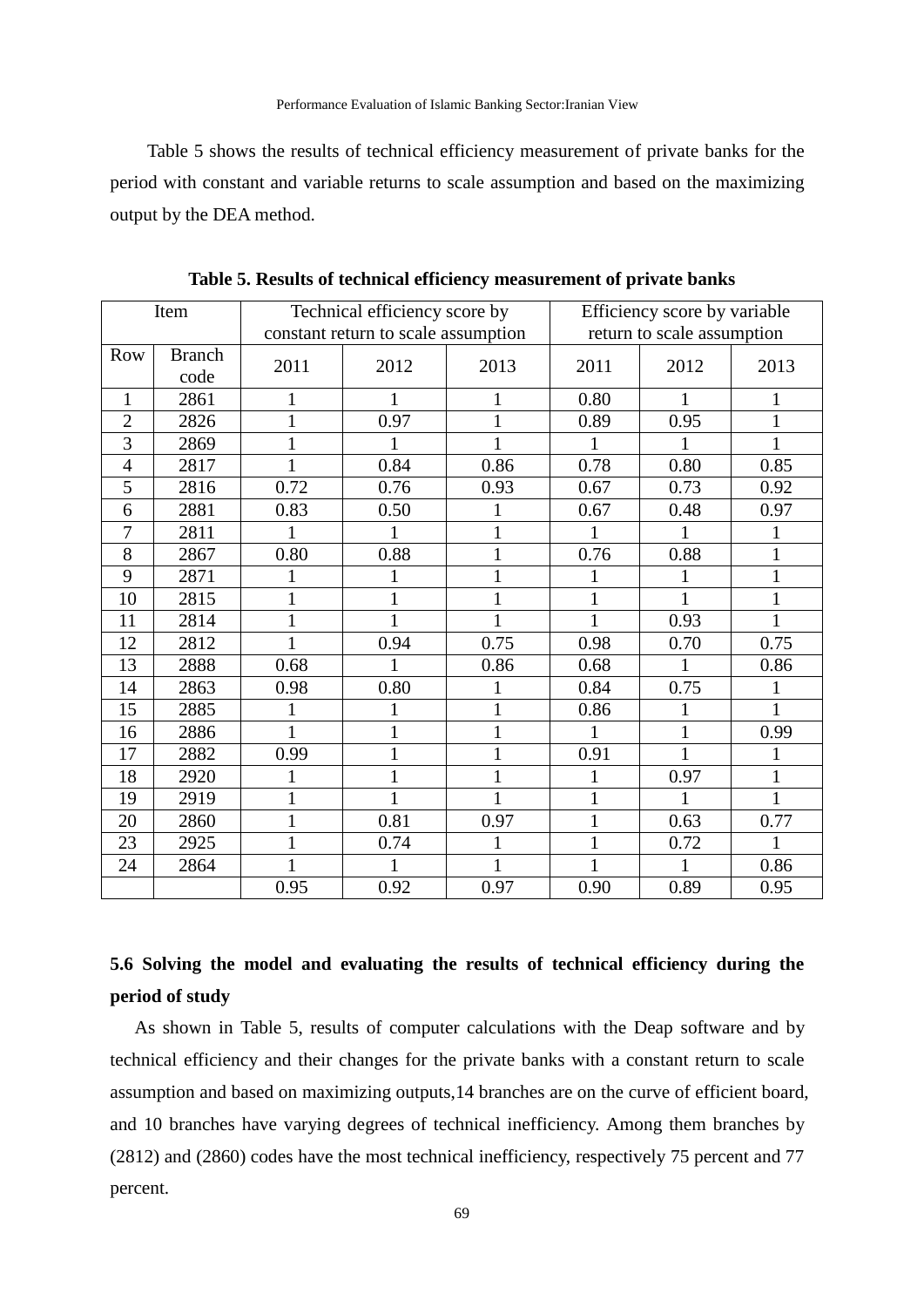In the maximizing output with variable returns to scale assumption in 2008, as shown in Table 5, there are 17 efficient branches and 7 inefficient branches, among them there is a branch with code of (2812) has the highest inefficiency rate that is about 75 percent.

During the study period, some branches success to increase their efficiency and the other have been reduced their efficiency. In both modes, fixed and variable returns to scale on the basis of maximizing output.

However, in Table 6 the time is the only goal of minimizing inputs, by variable returns to scale assumption, eventually there are 17 efficient branches and 7 inefficient branches, among them there is a branch by code (2812) has the most technical inefficiency rate which is about 77 percent. Assuming constant returns to scale outcome of the calculations results in the both mode by maximizing output or the minimizing input is the equal. Although the  $\lambda$ coefficients in, the total sum of reference can be different. Table 6 shows the results of the technical efficiency measurement of private bank branches by constant and variable returns to scale assumption and based on input minimizing DEA method.

| Item           |               | Technical efficiency score  |      |              | Technical efficiency score by |      |              |  |
|----------------|---------------|-----------------------------|------|--------------|-------------------------------|------|--------------|--|
|                |               | by constant return to scale |      |              | variable return to scale      |      |              |  |
|                | <b>Branch</b> |                             |      |              |                               |      |              |  |
| Row            | code          | 2011                        | 2012 | 2013         | 2011                          | 2012 | 2013         |  |
| 1              | 2861          | 1                           | 1    | 1            | 0.80                          |      | 1            |  |
| $\overline{2}$ | 2826          | $\mathbf{1}$                | 0.98 | $\mathbf{1}$ | 0.89                          | 0.95 |              |  |
| 3              | 2869          | $\mathbf{1}$                |      | 1            |                               |      |              |  |
| 4              | 2817          | 1                           | 0.84 | 0.85         | 0.78                          | 0.80 | 0.85         |  |
| 5              | 2816          | 0.67                        | 0.77 | 0.94         | 0.67                          | 0.73 | 0.92         |  |
| 6              | 2881          | 0.92                        | 0.71 |              | 0.67                          | 0.48 | 0.97         |  |
| $\overline{7}$ | 2811          |                             |      | 1            |                               |      |              |  |
| 8              | 2867          | 0.76                        | 0.90 | 1            | 0.76                          | 0.88 | $\mathbf{1}$ |  |
| 9              | 2871          |                             |      | 1            |                               |      | 1            |  |
| 10             | 2815          | 1                           | 1    |              | 1                             |      |              |  |
| 11             | 2814          | 1                           |      |              | 1                             | 0.93 |              |  |
| 12             | 2812          | 1                           | 0.87 | 0.77         | 0.98                          | 0.70 | 0.75         |  |
| 13             | 2888          | 0.77                        |      | 0.87         | 0.68                          |      | 0.86         |  |
| 14             | 2863          | 0.99                        | 0.87 |              | 0.84                          | 0.75 |              |  |
| 15             | 2885          | 1                           | 1    | 1            | 0.86                          | 1    |              |  |
| 16             | 2886          | 1                           | 1    | 1            | 1                             | 1    | 0.99         |  |
| 17             | 2882          | 0.99                        | 1    | $\mathbf{1}$ | 0.91                          |      |              |  |
| 18             | 2920          | 1                           | 1    | $\mathbf{1}$ | 1                             | 0.97 |              |  |
| 19             | 2919          | 1                           |      | 1            | $\mathbf{1}$                  | 1    |              |  |
| 20             | 2860          | 1                           | 0.70 | 0.83         | 1                             | 0.63 | 0.77         |  |

**Table 6. Results of the technical efficiency measurement**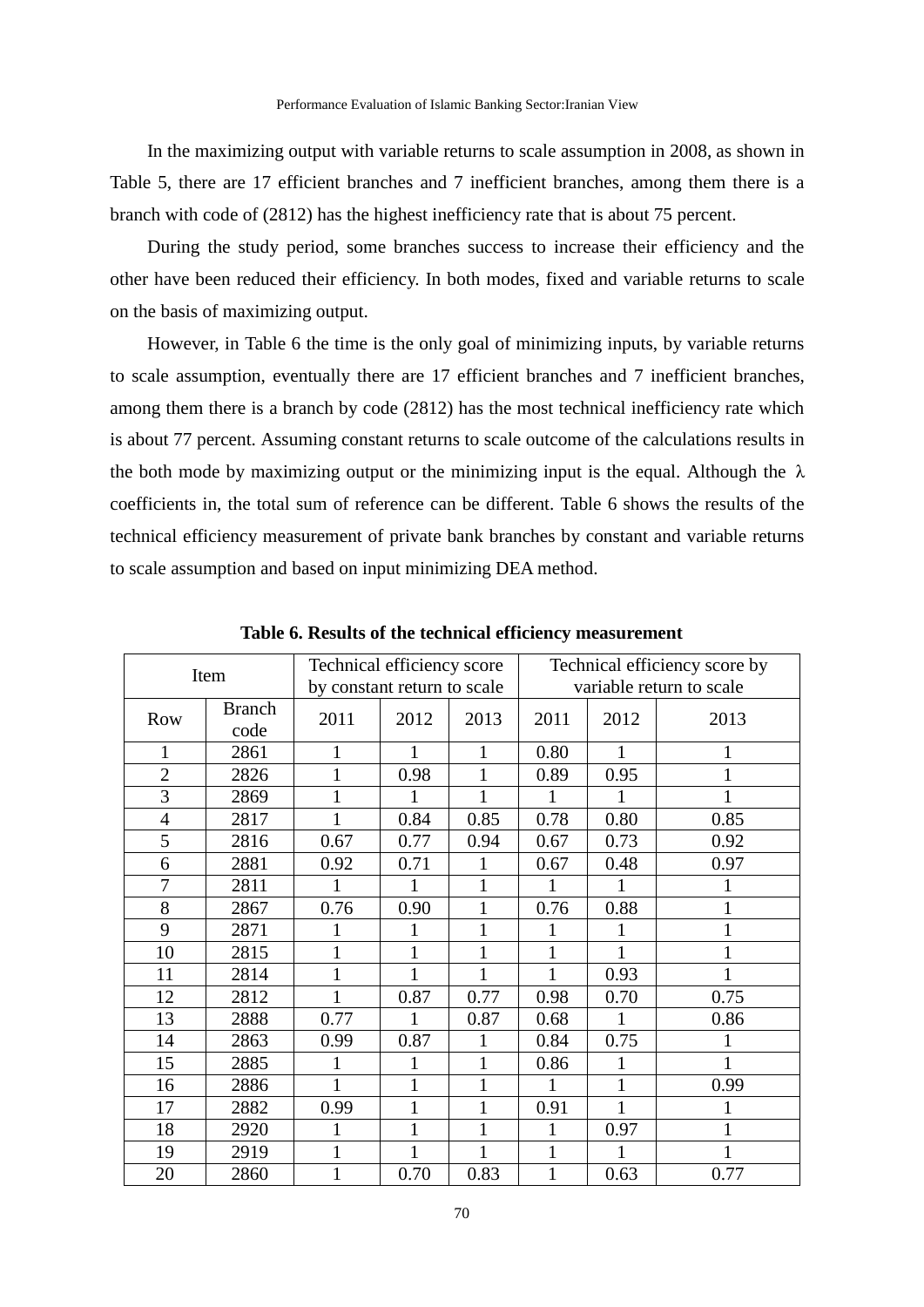| Performance Evaluation of Islamic Banking Sector: Iranian View |  |
|----------------------------------------------------------------|--|
|----------------------------------------------------------------|--|

| າາ<br>رے | 2925   |                                           | $\alpha$ 72<br>v. 1 J |      |        | $\Omega$ 70<br>0.12 |      |
|----------|--------|-------------------------------------------|-----------------------|------|--------|---------------------|------|
| 24       | 2864   |                                           |                       |      |        |                     | 0.86 |
|          |        | 0.96                                      | 0.93                  | 0.97 | 0.90   | 0.89                | 0.95 |
|          | $\sim$ | $\sim$ $\sim$ $\sim$ $\sim$ $\sim$ $\sim$ |                       | .    | $\sim$ |                     | ---  |

The other changes in technical efficiency in the courses of study are as follows:

A) In both cases maximizing output or minimizing by variables return to scale assumption in following branches are number one and they also fixed (maintaining) their level of efficiency during the studied period.

Branch codes: 2861, 2869, 2811, 2871, 2815, 2814, 2885, 2886, 2920, 2919, 2864.

followed branches success to increase their efficiency and reach to the level number one of technical efficiency:

Branch codes: 2826,2881,2867, 2863,2882, 2925.

B): In the both mode, maximizing output or minimizing input with constant returns to scale assumption, followed branches by fixing (maintaining) their efficiency level also have efficiency equal number one during the studied period.

Branch codes: 2869, 2811, 2871, 2815, 2919.

Also followed branches success to increase their efficiency during the courses of study and achieved to number one level of technical efficiency.

Branch codes: 2861, 2826, 2867, 2814, 2863, 2885, 2882, 2920, 2925.

In order to provide an appropriate policy for increasing the efficiency of inefficient branches, the  $\lambda$  coefficients and the reference collection must be specified. In the following tables, the  $\lambda$  coefficients amount for inefficient branches have been defined and then the appropriate strategy for achieving efficient status is determined for inefficient branches.

In this part after changing main tables during 2011-2013 period, based on the calculations of Deap software, we analysis the efficient and inefficient branches according to the latest state of financial year in 2013. We layaway the branches which have number one level of efficiency and consider the inefficient branches status. Best Solution is transferring branches from inefficient state to efficient state based on either fixed or variable returns to scale and will be written as follows. Branches as reference (virtual units) will be introduced with the input or output values and the  $\lambda$  coefficients for each branch. In the third row of each table (in opposite to values of inefficient branch) the current functional values (inefficient state) has indicated. In order to achieve number one level of efficiency, inefficient branch must change its status from the current state to the virtual status and transfer rate along with its change in each input or output has been mentioned at the end of each table. In fact, using this method we will reach to the research objectives and will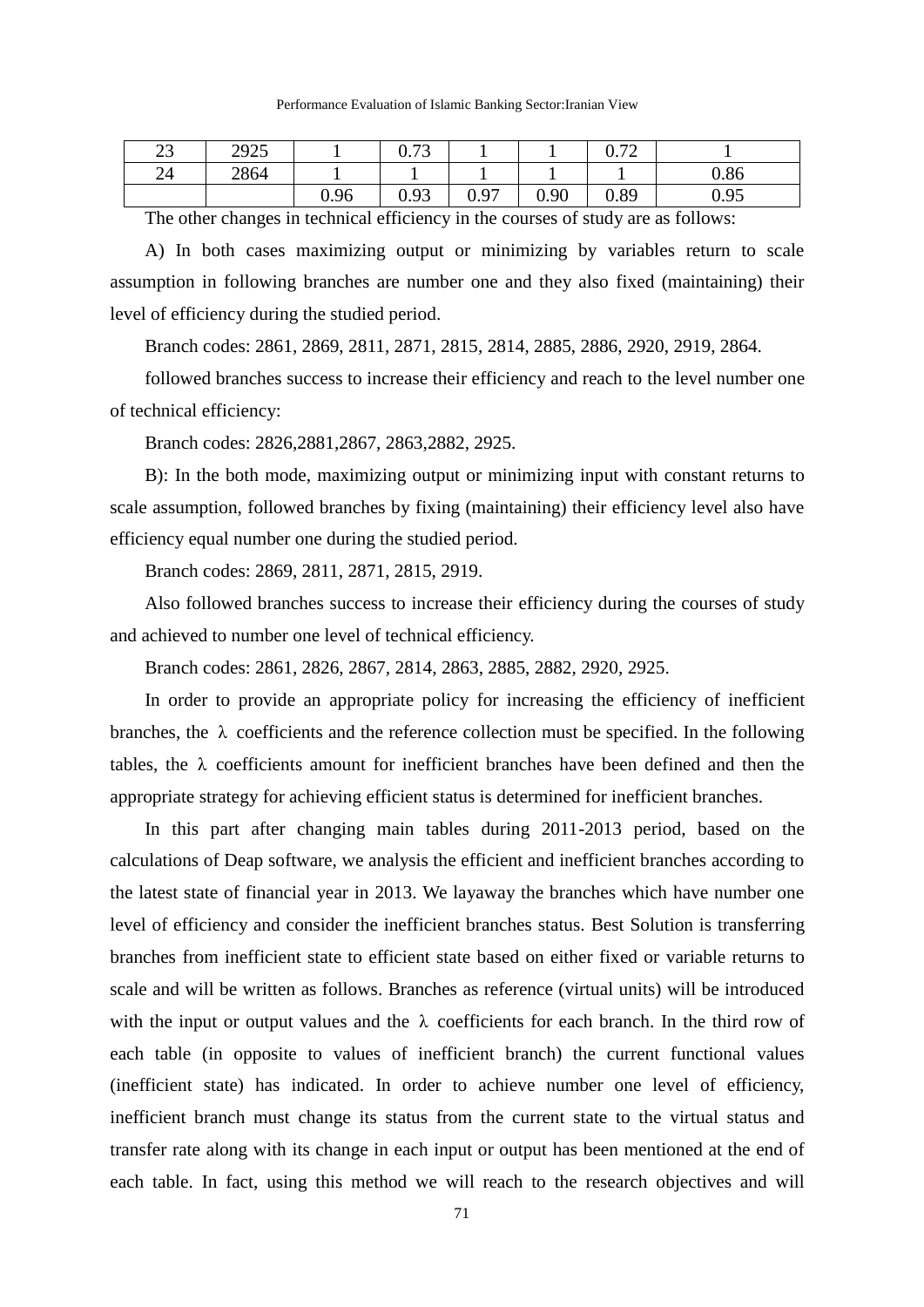answer to research questions that are separating branches to efficient and inefficient one, considering reference set and determine the performance scores of branches.

Table 7 shows branches and their share in determining the reference firms by fixed return to the scale and base on of the maximizing output.

| <b>Row</b>     | <b>Branch</b><br>code | reference branches and Lambda coefficients                                                         | N <sub>o</sub> | Efficiency<br>Score |
|----------------|-----------------------|----------------------------------------------------------------------------------------------------|----------------|---------------------|
| 1              | 2861                  | $\lambda_1=1$                                                                                      | 1              | 1                   |
| $\overline{2}$ | 2826                  | $\lambda_2 = 1$                                                                                    | 1              | $\mathbf{1}$        |
| 3              | 2869                  | $\lambda_2=1$                                                                                      | 1              | $\mathbf{1}$        |
| 4              | 2817                  | $\lambda_1 = 0.266$ , $\lambda_2 = 0.350$ , $\lambda_7 = 0.192$ , $\lambda_{10} = 0.489$           | $\overline{4}$ | 0.85                |
| 5              | 2816                  | $\lambda_{\rm s} = 0.863, \lambda_{\rm s} = 0.28, \lambda_{\rm 10} = 0.80, \lambda_{\rm 7} = 0.11$ | $\overline{4}$ | 0.92                |
| 6              | 2881                  | $\lambda_{10} = 0.104, \lambda_1 = 0.69, \lambda_{18} = 0.279, \lambda_7 = 0.130$                  | $\overline{4}$ | 0.97                |
| 7              | 2811                  | $\lambda_7=1$                                                                                      | 1              | 1                   |
| 8              | 2867                  | $\lambda_{\rm s}=1$                                                                                | 1              | $\mathbf{1}$        |
| 9              | 2871                  | $\lambda_{\rm o}=1$                                                                                | 1              | 1                   |
| 10             | 2815                  | $\lambda_{10} = 1$                                                                                 | 1              | $\mathbf{1}$        |
| 11             | 2814                  | $\lambda_{11}=1$                                                                                   | 1              | $\mathbf{1}$        |
| 12             | 2812                  | $\lambda_1 = 0.56$ , $\lambda_0 = 0.597$ , $\lambda_3 = 0.67$                                      | 3              | 0.75                |
| 13             | 2888                  | $\lambda_1 = 0.27$ , $\lambda_{21} = 0.16$ , $\lambda_{18} = 0.807$ , $\lambda_{10} = 0.96$        | $\overline{4}$ | 0.86                |
| 14             | 2863                  | $\lambda_{14}=1$                                                                                   | 1              | 1                   |
| 15             | 2885                  | $\lambda_{15}=1$                                                                                   | 1              | 1                   |
| 16             | 2886                  | $\lambda_3 = 0.130, \lambda_1 = 0.105, \lambda_{11} = 0.05$                                        | 3              | 0.99                |
| 17             | 2882                  | $\lambda_{17}=1$                                                                                   | 1              | 1                   |
| 18             | 2920                  | $\lambda_{18}=1$                                                                                   | $\mathbf{1}$   | $\mathbf{1}$        |
| 19             | 2919                  | $\lambda_{19}=1$                                                                                   | 1              | $\mathbf{1}$        |
| 20             | 2860                  | $\lambda_3 = 0.15, \lambda_8 = 0.34, \lambda_1 = 0.71, \lambda_9 = 0.365, \lambda_{17} = 1.11$     | 5              | 0.77                |
| 23             | 2925                  | $\lambda_{21} = 1$                                                                                 | $\mathbf{1}$   | 1                   |
| 24             | 2864                  | $\lambda_3 = 0.76$ , $\lambda_9 = 0.12$                                                            | $\overline{2}$ | 0.86                |
|                |                       |                                                                                                    |                | 0.95                |

**Table 7. Branches and their share in determining return to the scale**

Branches which the degree of their efficiency by constant returns to scale assumption and on the basis of the maximizing output is equal number one introduce as efficient branches and branches that their efficiency degree are lower than one are inefficient branches. To reach to efficiency degree level one, they must follow the reference patterns based on a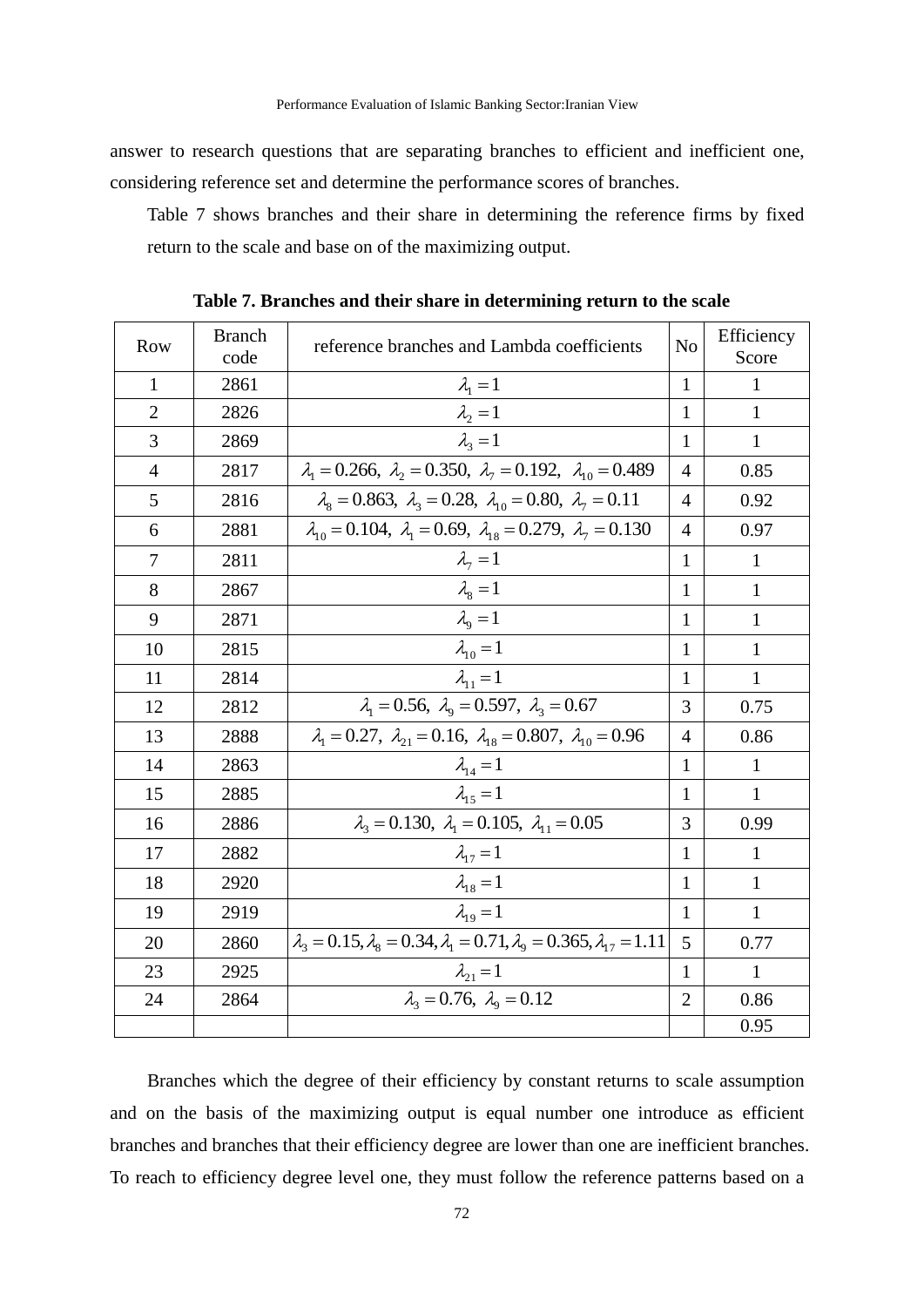maximizing output and increase their output up to the efficient frontier. Branch codes: 2814, 2815.2871, 452, 2811, 2869, 265, 2861, 705, 2885, 2882, 2920, 2919, 2925 have number one degree of efficiency and branch codes: 2864, 2860, 2886, 2888, 2812, 2881, 2816, 2817 with a degree of efficiency that is less than one. A branch with a separate tables its reference branches and its process is indicated.

The strategy of increasing the outputs branch by code (2881) to reach to the complete efficiency by the maximizing output assumption and constant returns to scale is shown in Table 8.

|          | <b>Outputs</b>               |              | <b>Efficiency</b><br>score | <b>Branch code</b>                                         |
|----------|------------------------------|--------------|----------------------------|------------------------------------------------------------|
| Deposits | The remaining<br>commitments | Total income | 0.97                       | 2881                                                       |
| 22973    | 18064                        | 1164         |                            | Amount of outputs in<br>inefficient branch                 |
|          |                              |              | Weight                     | Reference<br><b>Branches</b> codes                         |
| 26106    | 37529                        | 2112         | 0.104                      | 2815                                                       |
| 77889    | 80585                        | 6685         | 0.69                       | 2861                                                       |
| 35844    | 15393                        | 1269         | 0.279                      | 2920                                                       |
| 43787    | 38094                        | 3887         | 0.130                      | 2811                                                       |
| 23767    | 18688                        | 1538         |                            | Reference Branches process                                 |
| 794      | 624                          | 40           |                            | Increasing outputs for transferring<br>desirable situation |

**Table 8. Strategy increasing the outpour branch**

Branch by (2881) code and an efficiency score of 0.97 is known as inefficient branch with constant returns to scale and on the basis of the maximizing outputs. In order to reach number one efficiency level, this branch must follow reference branch, number of them are shown in table.

Because efficiency is along with maximizing outputs therefore inefficient branches must increase their outputs as metric outputs, which have been mentioned at the last row of Table 9.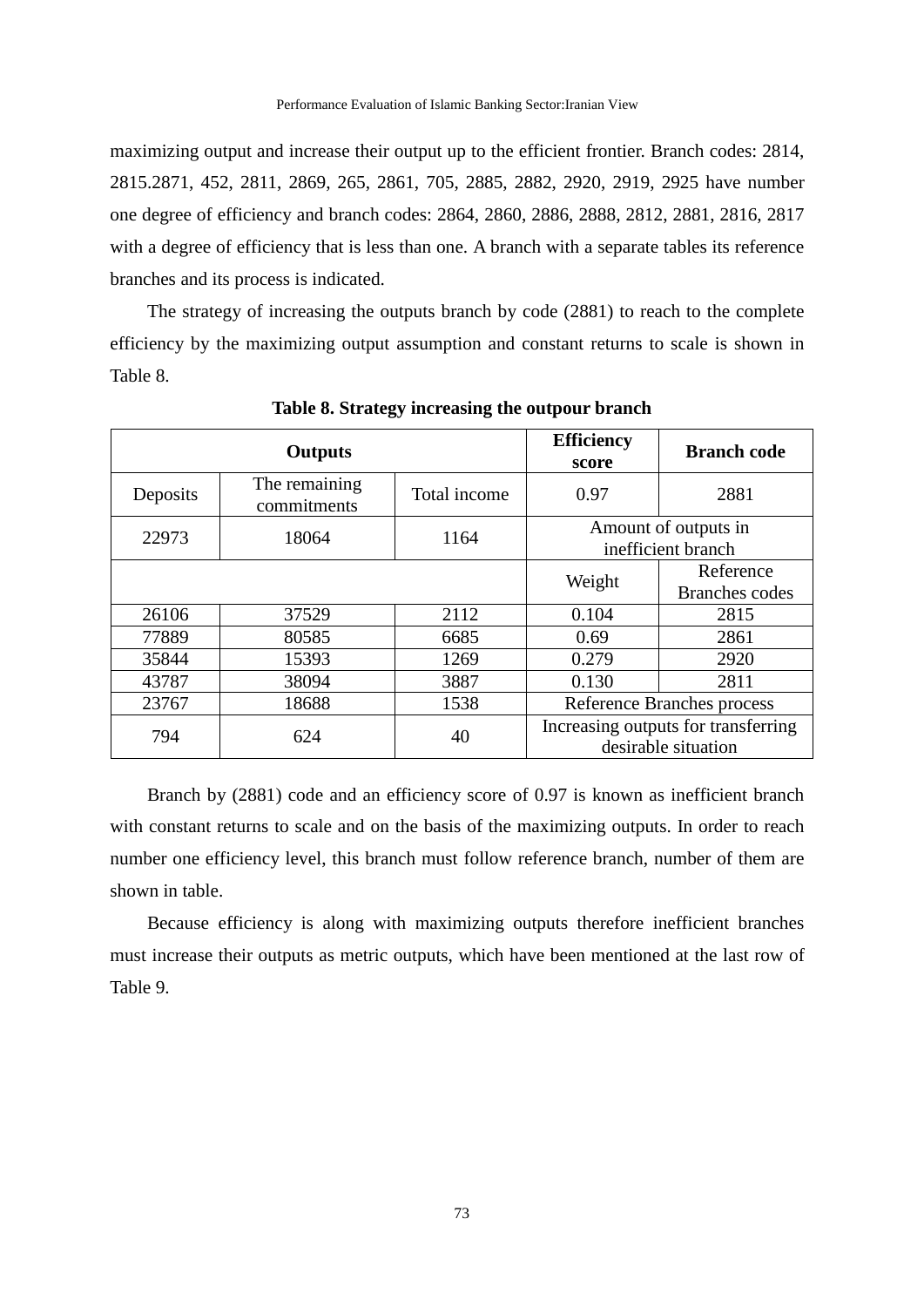|  |  |  | Table 9. Branches and their share in the reference firm's appointment with variable |  |
|--|--|--|-------------------------------------------------------------------------------------|--|
|  |  |  |                                                                                     |  |

| Row            | <b>Branch</b><br>code | Reference branch and Lambda coefficients                                                                  | No.            | Efficiency<br>score |
|----------------|-----------------------|-----------------------------------------------------------------------------------------------------------|----------------|---------------------|
| $\mathbf{1}$   | 2861                  | $\lambda_1 = 1$                                                                                           | $\mathbf{1}$   | $\mathbf{1}$        |
| $\overline{2}$ | 2826                  | $\lambda_2 = 1$                                                                                           | 1              | 1                   |
| 3              | 2869                  | $\lambda_3=1$                                                                                             | $\mathbf{1}$   | 1                   |
| 4              | 2817                  | $\lambda_1 = 0.332, \lambda_7 = 0.245, \lambda_1 = 0.359, \lambda_{11} = 0.41, \lambda_{10} = 0.23$       | 5              | 0.86                |
| 5              | 2816                  | $\lambda_{8} = 0.857, \lambda_{16} = 0.32, \lambda_{10} = 0.77, \lambda_{3} = 0.22, \lambda = 0.012$      | 5              | 0.93                |
| 6              | 2881                  | $\lambda_6 = 1$                                                                                           | $\mathbf{1}$   | $\mathbf{1}$        |
| 7              | 2811                  | $\lambda_7=1$                                                                                             | 1              | $\mathbf{1}$        |
| 8              | 2867                  | $\lambda_{\rm s}=1$                                                                                       | $\mathbf{1}$   | $\mathbf{1}$        |
| 9              | 2871                  | $\lambda_{\rm o}=1$                                                                                       | 1              | 1                   |
| 10             | 2815                  | $\lambda_{10} = 1$                                                                                        | $\mathbf{1}$   | $\mathbf{1}$        |
| 11             | 2814                  | $\lambda_{11}=1$                                                                                          | 1              | 1                   |
| 12             | 2812                  | $\lambda_3 = 0.35$ , $\lambda_1 = 0.008$ , $\lambda_9 = 0.606$ , $\lambda_{16} = 0.352$                   | $\overline{4}$ | 0.75                |
| 13             | 2888                  | $\lambda_1 = 0.19, \lambda_{21} = 0.03, \lambda_{18} = 0.767, \lambda_{10} = 0.103, \lambda_{14} = 0.109$ | 5              | 0.86                |
| 14             | 2863                  | $\lambda_{14} = 1$                                                                                        | $\mathbf{1}$   | 1                   |
| 15             | 2885                  | $\lambda_{15}=1$                                                                                          | 1              | 1                   |
| 16             | 2886                  | $\lambda_{16}=1$                                                                                          | $\mathbf{1}$   | 1                   |
| 17             | 2882                  | $\lambda_{17} = 1$                                                                                        | $\mathbf{1}$   | 1                   |
| 18             | 2920                  | $\lambda_{18}=1$                                                                                          | $\mathbf{1}$   | $\mathbf{1}$        |
| 19             | 2919                  | $\lambda_{19} = 1$                                                                                        | $\mathbf{1}$   | $\mathbf{1}$        |
| 20             | 2860                  | $\lambda_9 = 0.827$ , $\lambda_7 = 0.158$ , $\lambda_1 = 0.15$                                            | 3              | 0.97                |
| 23             | 2925                  | $\lambda_{21} = 1$                                                                                        |                | $\mathbf{1}$        |
| 24             | 2864                  | $\lambda_{22} = 1$                                                                                        |                | $\mathbf{1}$        |
|                | Mean                  |                                                                                                           |                | 0.97                |

**returns to scale and based on the maximizing output**

Branches that their efficiency score is number one are efficient branches, with variable returns to scale and based on the maximizing outputs. Branches that their efficiency scores less than number one are considered as inefficient branch, branches by following codes: 2861, 2826, 2869, 2881, 2811, 2867, 2871, 2815, 2814, 2863, 2885, 2886, 2882, 2920, 2919, 2925, and 2864. Have number one efficiency score, we take away them and branches by following codes: 2817, 2816, 2812, 2888, and 2860. The efficiency scores for above branches are less than one, a table is formed as a sample and the reference branches has been introduced so the inefficient branch in order to reach number one level of efficiency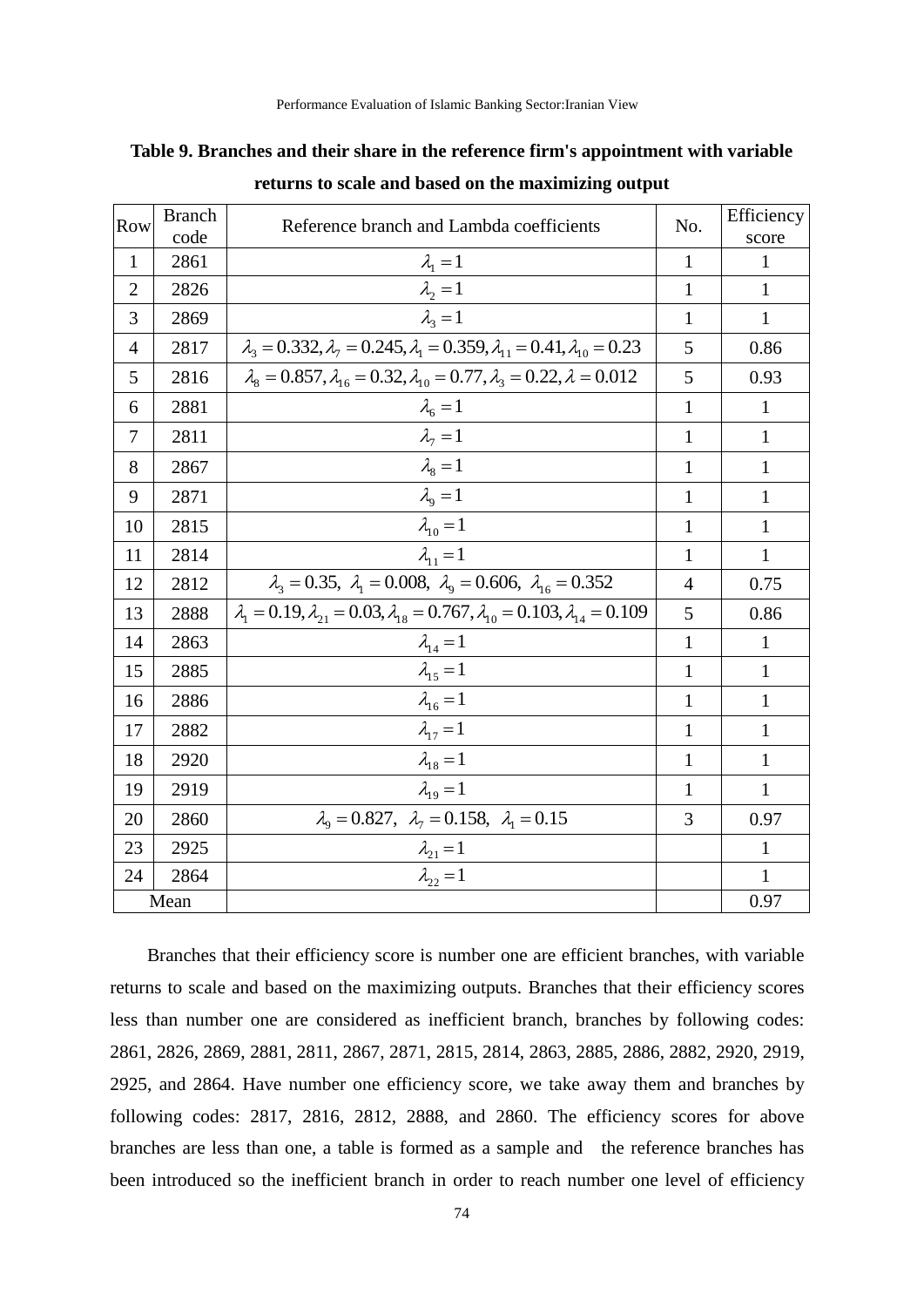will follow these subsidiaries. Finally by variable returns to scale assumption and base on the maximizing outputs, they must increase their outputs as metric has been mentioned in the last row of the table.

The strategy of increasing the outputs of branch by code (2817) to reach to the complete efficiency by the maximizing output assumption and variable returns to scale is shown in Table 10.

|          | Outputs                      |                     | Efficiency score                                           | Branch code    |
|----------|------------------------------|---------------------|------------------------------------------------------------|----------------|
| Deposits | The remaining<br>commitments | <b>Total Income</b> | 0.86                                                       | 2817           |
| 45262    | 47109                        | 4698                |                                                            |                |
|          |                              |                     | Weight                                                     | Reference code |
| 26106    | 37529                        | 2112                | 0.023                                                      | 2815           |
| 59331    | 78120                        | 4377                | 0.041                                                      | 2814           |
| 77889    | 80585                        | 6685                | 0.359                                                      | 2861           |
| 32798    | 48646                        | 5662                | 0.332                                                      | 2869           |
| 43787    | 38094                        | 3887                | 2811<br>0.245                                              |                |
| 52600    | 58472                        | 5459                | <b>Reference Branches Resultant</b>                        |                |
| 7338     | 7637                         | 761                 | Increasing outputs for transferring<br>desirable situation |                |

**Table 10. Strategy increasing the outpour branch**

Branch by (2817) code and an efficiency score of 0.86 is known as inefficient branch with constant returns to scale and on the basis of the maximizing outputs. In order to reach number one efficiency level, this branch must follow reference branch, number of them are shown in table.

Because efficiency is along with maximizing outputs therefore inefficient branches must increase their outputs as metric, which have been mentioned at the last row of Table 11.

Table 11 shows the branches and their share in the reference firm's appointment with constant returns to scale and based on the minimizing output.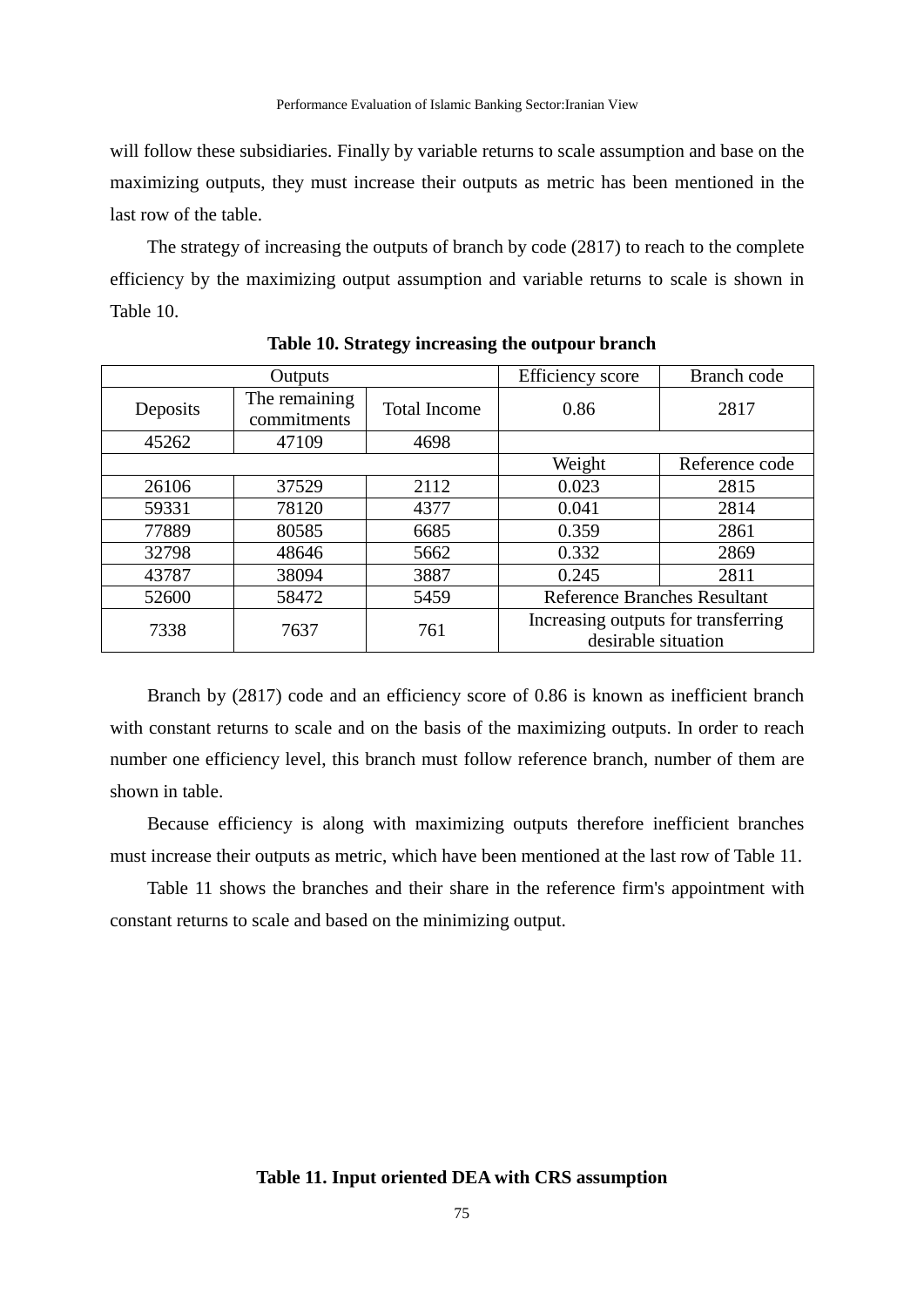| Row            | <b>Branch</b> | Reference branch and Lambda coefficients                                                           |                | Efficiency   |
|----------------|---------------|----------------------------------------------------------------------------------------------------|----------------|--------------|
|                | code          |                                                                                                    |                | score        |
| $\mathbf{1}$   | 2861          | $\lambda_1=1$                                                                                      | $\mathbf{1}$   | $\mathbf{1}$ |
| $\overline{2}$ | 2826          | $\lambda_2 = 1$                                                                                    | $\mathbf{1}$   | $\mathbf{1}$ |
| 3              | 2869          | $\lambda_{2}=1$                                                                                    | $\mathbf{1}$   | $\mathbf{1}$ |
| $\overline{4}$ | 2817          | $\lambda_1 = 0.297, \lambda_1 = 0.163, \lambda_1 = 0.226, \lambda_{10} = 0.414$                    | $\overline{4}$ | 0.85         |
| 5              | 2816          | $\lambda_{\rm s} = 0.797, \lambda_{\rm s} = 0.26, \lambda_{\rm 10} = 0.73, \lambda_{\rm 7} = 0.10$ | $\overline{4}$ | 0.92         |
| 6              | 2881          | $\lambda_1 = 0.66, \lambda_{10} = 0.10, \lambda_{18} = 0.270, \lambda_7 = 0.126$                   | 4              | 0.97         |
| $\tau$         | 2811          | $\lambda_7=1$                                                                                      | $\mathbf{1}$   | $\mathbf{1}$ |
| 8              | 2867          | $\lambda_{\rm s}=1$                                                                                | $\mathbf{1}$   | $\mathbf{1}$ |
| 9              | 2871          | $\lambda_{\rm o}=1$                                                                                | $\mathbf{1}$   | $\mathbf{1}$ |
| 10             | 2815          | $\lambda_{10}=1$                                                                                   | $\mathbf{1}$   | $\mathbf{1}$ |
| 11             | 2814          | $\lambda_{11}=1$                                                                                   | $\mathbf{1}$   | $\mathbf{1}$ |
| 12             | 2812          | $\lambda_1 = 0.42$ , $\lambda_9 = 0.449$ , $\lambda_3 = 0.051$                                     | 3              | 0.75         |
| 13             | 2888          | $\lambda_1 = 0.23, \lambda_{21} = 0.14, \lambda_{18} = 0.692, \lambda_{10} = 0.82$                 | $\overline{4}$ | 0.86         |
| 14             | 2863          | $\lambda_{14}=1$                                                                                   | $\mathbf{1}$   | $\mathbf{1}$ |
| 15             | 2885          | $\lambda_{15}=1$                                                                                   | $\mathbf{1}$   | $\mathbf{1}$ |
| 16             | 2886          | $\lambda_1 = 0.005, \lambda_2 = 0.129, \lambda_1 = 0.104$                                          | 3              | 0.99         |
| 17             | 2882          | $\lambda_{17}=1$                                                                                   | $\mathbf{1}$   | $\mathbf{1}$ |
| 18             | 2920          | $\lambda_{18} = 1$                                                                                 | $\mathbf{1}$   | $\mathbf{1}$ |
| 19             | 2919          | $\lambda_{19} = 1$                                                                                 | $\mathbf{1}$   | $\mathbf{1}$ |
| 20             | 2860          | $\lambda_3 = 0.39, \lambda_8 = 0.26, \lambda_1 = 0.55, \lambda_9 = 0.282, \lambda_{17} = 0.860$    | 5              | 0.77         |
| 23             | 2925          | $\lambda_{21} = 1$                                                                                 | $\mathbf{1}$   | $\mathbf{1}$ |
| 24             | 2864          | $\lambda_{0} = 0.10, \lambda_{3} = 0.65$                                                           | $\overline{2}$ | 0.86         |
|                |               |                                                                                                    |                | 0.95         |

Performance Evaluation of Islamic Banking Sector:Iranian View

Branches that their efficiency score is number one are efficient branches, with constant returns to scale and based on the minimizing inputs as follow: 2861, 2826, 2869, 2811, 2867, 2871, 2815, 2871, 2815, 2814, 2863, 2885, 2882, 2920, 2919, 2925. Branches that their efficiency scores less than number one are considered as inefficient Branch, branches by following codes: 2860, 2886, 2888, 2812, 2881, 2816, and 2817. A table is formed as a sample for a branch among inefficient branches and also reference branches has been introduced so the inefficient branch in order to reach number one level of efficiency will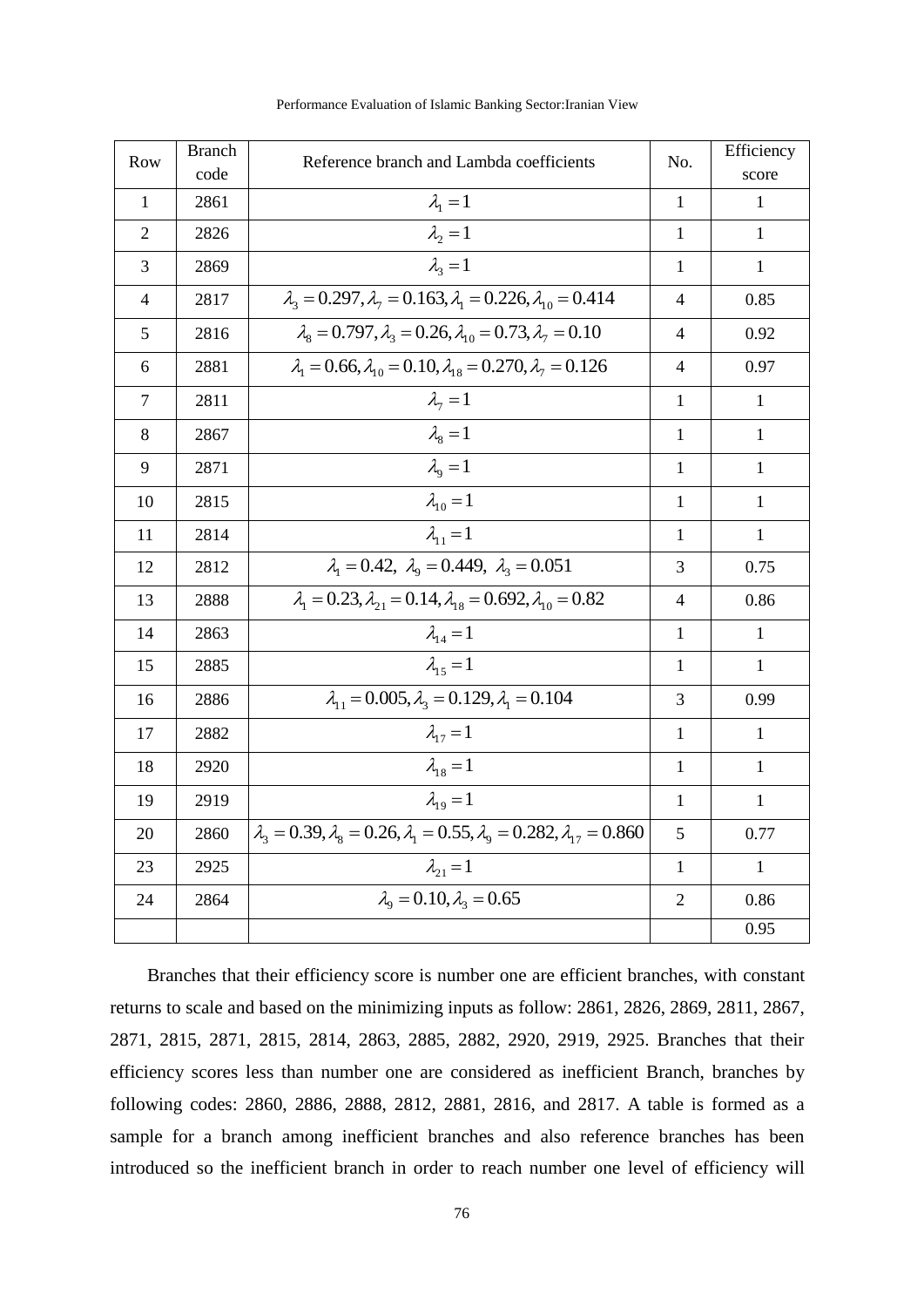follow these subsidiaries. Finally by constant returns to scale assumption and base on the minimizing inputs, they must increase their inputs as metric has been mentioned in the last row of Table 12.

Table 12 shows the strategy of decreasing the inputs of branch by code (2817) to reach to the complete efficiency by the minimizing inputs assumption and constant returns to scale.

|                              | <b>Inputs</b>   | <b>Efficiency</b><br>score | <b>Branch code</b>                                        |                                       |  |
|------------------------------|-----------------|----------------------------|-----------------------------------------------------------|---------------------------------------|--|
| The paid cost<br>of interest | operating costs | pending claims             | 0.85                                                      | 2817                                  |  |
| 2001                         | 1514            | 2450                       |                                                           | Amount of input in inefficient branch |  |
|                              |                 |                            | Weight                                                    | Reference branches                    |  |
|                              |                 |                            |                                                           | code                                  |  |
| 889                          | 561             | 3162                       | 0.414                                                     | 2815                                  |  |
| 1787                         | 2036            | 2225                       | 0.226                                                     | 2861                                  |  |
| 1065                         | 1475            | 558                        | 0.297                                                     | 2869                                  |  |
| 3741                         | 943             | 609                        | 0.163                                                     | 2811                                  |  |
| 1669                         | 1283            | 2077                       | <b>Reference Branches Resultant</b>                       |                                       |  |
| 304                          | 230             | 372                        | decreasing inputs for transferring<br>desirable situation |                                       |  |

**Table 12. Strategy increasing the outpour branch**

Branch by (2817) code and an efficiency score of 0.85 is known as inefficient branch with constant returns to scale and on the basis of the minimizing inputs. In order to reach number one efficiency level, this branch must follow reference branch, numbers of them are 4,their amount and their coefficients has been mentioned in table and because efficiency is along with minimizing inputs therefore inefficient branches must decrease their inputs as metric have been mentioned at the last row of Table 13.

# **Table 13. Branches and their share in the reference firm's appointment with variable returns to scale and based on the minimizing inputs**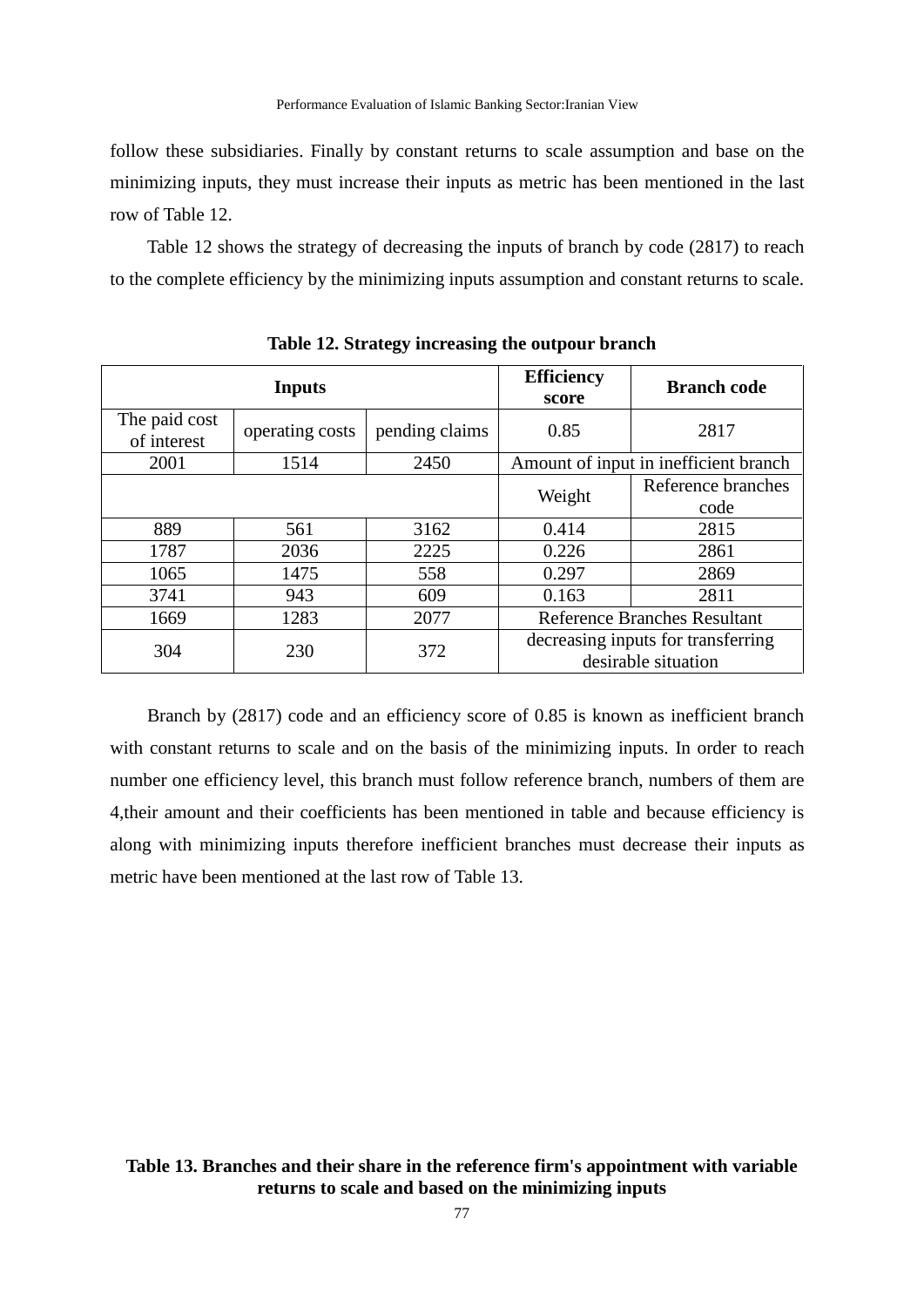| Row            | <b>Branch</b><br>code | Reference branch and Lambda coefficients                                                                   |                | Efficiency score |
|----------------|-----------------------|------------------------------------------------------------------------------------------------------------|----------------|------------------|
| $\mathbf{1}$   | 2861                  | $\lambda_1=1$                                                                                              |                | 1                |
| $\overline{2}$ | 2826                  | $\lambda_2 = 1$                                                                                            | 1              | 1                |
| 3              | 2869                  | $\lambda_2=1$                                                                                              | $\mathbf{1}$   | $\mathbf{1}$     |
| $\overline{4}$ | 2817                  | $\lambda_{11} = 0.15, \lambda_{1} = 0.260, \lambda_{3} = 0.292, \lambda_{7} = 0.183, \lambda_{10} = 0.250$ | 5              | 0.85             |
| 5              | 2816                  | $\lambda_{8} = 0.783, \lambda_{10} = 0.64, \lambda_{15} = 0.13, \lambda_{7} = 0.15, \lambda_{16} = 0.125$  | 5              | 0.94             |
| 6              | 2881                  | $\lambda_{6}=1$                                                                                            | $\mathbf{1}$   | $\mathbf{1}$     |
| $\tau$         | 2811                  | $\lambda_7=1$                                                                                              | 1              | $\mathbf{1}$     |
| 8              | 2867                  | $\lambda_{\rm s}=1$                                                                                        | $\mathbf{1}$   | $\mathbf{1}$     |
| 9              | 2871                  | $\lambda_{0}=1$                                                                                            | $\mathbf{1}$   | 1                |
| 10             | 2815                  | $\lambda_{10} = 1$                                                                                         | $\mathbf{1}$   | $\mathbf{1}$     |
| 11             | 2814                  | $\lambda_{11}=1$                                                                                           | 1              | 1                |
| 12             | 2812                  | $\lambda_3 = 0.02$ , $\lambda_9 = 0.448$ , $\lambda_{22} = 0.201$ , $\lambda_{16} = 0.349$                 | $\overline{4}$ | 0.77             |
| 13             | 2888                  | $\lambda_{10} = 0.106, \lambda_{14} = 0.398, \lambda_{18} = 0.495$                                         | 3              | 0.87             |
| 14             | 2863                  | $\lambda_{14}=1$                                                                                           | $\mathbf{1}$   | $\mathbf{1}$     |
| 15             | 2885                  | $\lambda_{15}=1$                                                                                           | $\mathbf{1}$   | 1                |
| 16             | 2886                  | $\lambda_{16}=1$                                                                                           | $\mathbf{1}$   | $\mathbf{1}$     |
| 17             | 2882                  | $\lambda_{17}=1$                                                                                           | $\mathbf{1}$   | $\mathbf{1}$     |
| 18             | 2920                  | $\lambda_{18} = 1$                                                                                         | $\mathbf{1}$   | 1                |
| 19             | 2919                  | $\lambda_{19}=1$                                                                                           | $\mathbf{1}$   | $\mathbf{1}$     |
| 20             | 2860                  | $\lambda_1 = 0.04, \lambda_2 = 0.08, \lambda_9 = 0.873, \lambda_7 = 0.115, \lambda_8 = 0.01$               | 5              | 0.83             |
| 23             | 2925                  | $\lambda_{21} = 1$                                                                                         | $\mathbf{1}$   | 1                |
| 24             | 2864                  | $\lambda_{22}=1$                                                                                           | $\mathbf{1}$   | 1                |
|                |                       |                                                                                                            |                | 0.97             |

Performance Evaluation of Islamic Banking Sector:Iranian View

Branches that their efficiency score is number one are efficient branches, with variable returns to scale and based on the minimizing inputs as follow: 2886, 2885, 2863, 2814, 2815, 2871, 2867, 2811, 2881, 2869, 2826, 2861, 2882, 2920, 2919, 2925, 2864. Branches that their efficiency scores less than number one are considered as inefficient Branch, branches by following codes: 2817, 2816, 2812, 2888, and 2860. Table is formed as a sample for a branch among inefficient branches and reference branches has been introduced so the inefficient branch in order to reach number one level of efficiency will follow these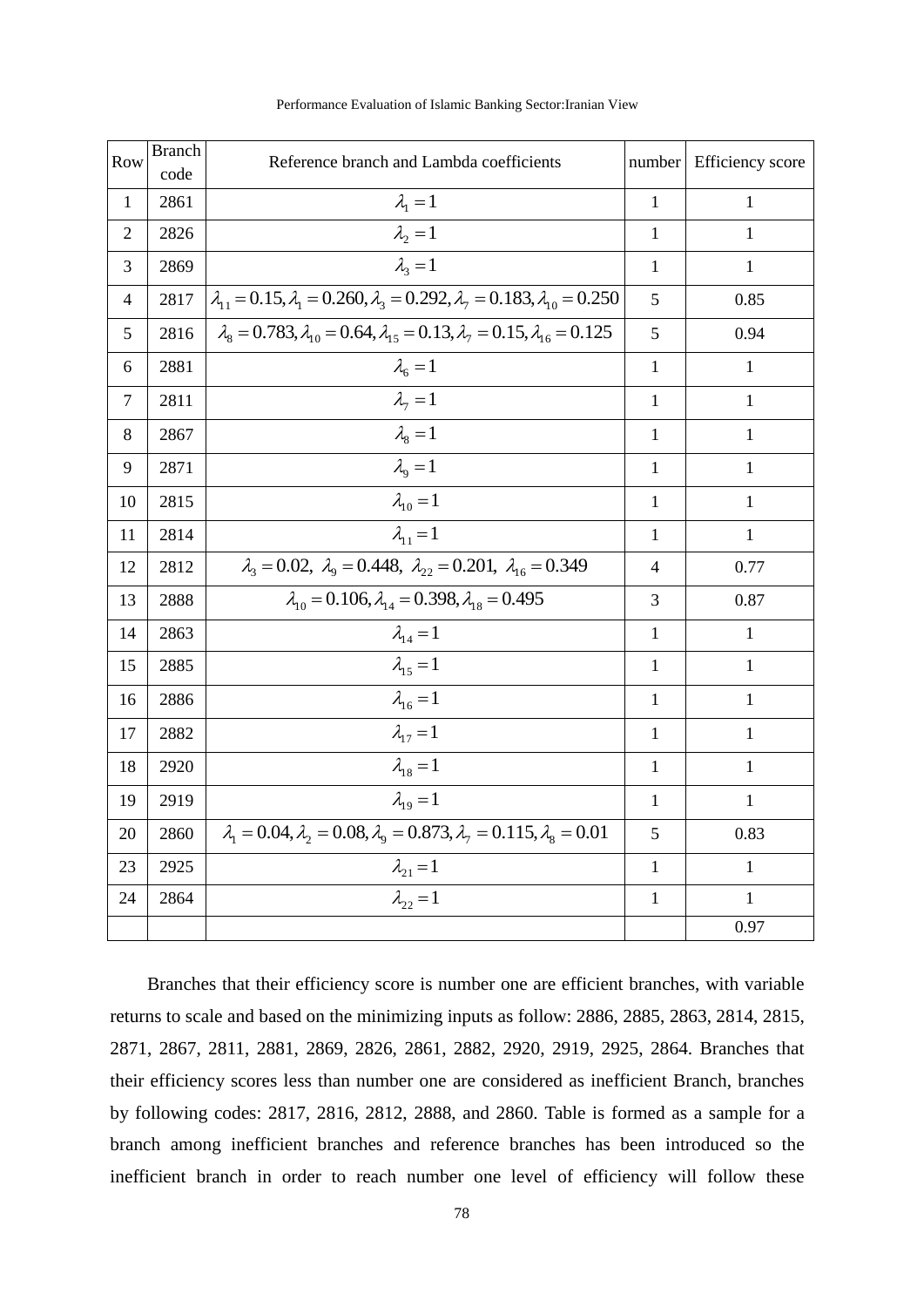subsidiaries. Finally by variable returns to scale assumption and base on the minimizing inputs, they must increase their inputs as metric has been mentioned in the last row of Table 14.

The strategy of decreasing the inputs of branch by code (2817) to reach to the complete efficiency by the minimizing inputs assumption and variable returns to scale.

|               | <b>Inputs</b> |                | <b>Efficiency score</b>            | <b>Branch code</b> |  |
|---------------|---------------|----------------|------------------------------------|--------------------|--|
| The paid cost | Operating     | Pending claims | 0.85                               | 2817               |  |
| of interest   | costs         |                |                                    |                    |  |
| 2001          | 1514          | 2450           |                                    |                    |  |
|               |               |                |                                    |                    |  |
| 1686          | 1210          | 30318          | 0.151                              | 2814               |  |
| 1787          | 2036          | 2225           | 0.260                              | 2861               |  |
| 1065          | 1475          | 558            | 0.292                              | 2869               |  |
| 3741          | 943           | 609            | 0.183                              | 2811               |  |
| 889           | 561           | 3162           | 0.250                              | 2815               |  |
| 1706          | 1291          | 2090           | Reference branches resultant       |                    |  |
| 249           | 222           | 359            | decreasing inputs for transferring |                    |  |
|               |               |                | desirable situation                |                    |  |

**Table 14. Strategy of decreasing input**

Branch by (2817) code and an efficiency score of 0.85 is known as inefficient branch with variable returns to scale and based on the minimizing inputs. In order to reach number one efficiency level, this branch must follow reference branch, numbers of them are 5,their amount and their coefficients has been mentioned in table and because efficiency is along with minimizing inputs therefore inefficient branches must decrease their inputs as metric have been mentioned at the last row in Table 15.

| Row            | <b>Branch</b><br>code | Total<br>Productivity<br>change<br><b>Tfpch</b> | Scale<br>productivity<br>change<br>Sech | Management<br>productivity<br>change<br>Pech | Technology<br>evolution<br>Techch | Total<br>Technical<br>efficiency<br>Effch |
|----------------|-----------------------|-------------------------------------------------|-----------------------------------------|----------------------------------------------|-----------------------------------|-------------------------------------------|
|                | 2861                  | 0.857                                           | 1.121                                   |                                              | 0.765                             | 1.121                                     |
| $\overline{2}$ | 2826                  | 0.883                                           | 1.062                                   |                                              | 0.831                             | 1.062                                     |
| 3              | 2869                  | 0.765                                           |                                         |                                              | 0.765                             |                                           |
| $\overline{4}$ | 2817                  | 0.791                                           | 1.127                                   | 0.928                                        | 0.757                             | 1.045                                     |
| 5              | 2816                  | 1.009                                           | 1.034                                   | 1.134                                        | 0.860                             | 1.173                                     |
| 6              | 2881                  | 0.967                                           | 1.094                                   | 1.098                                        | 0.805                             | 1.201                                     |
| 7              | 2811                  | 0.643                                           |                                         |                                              | 0.643                             |                                           |

**Table 15. Mean of Malm Quist index for the private branches during 2008-2009**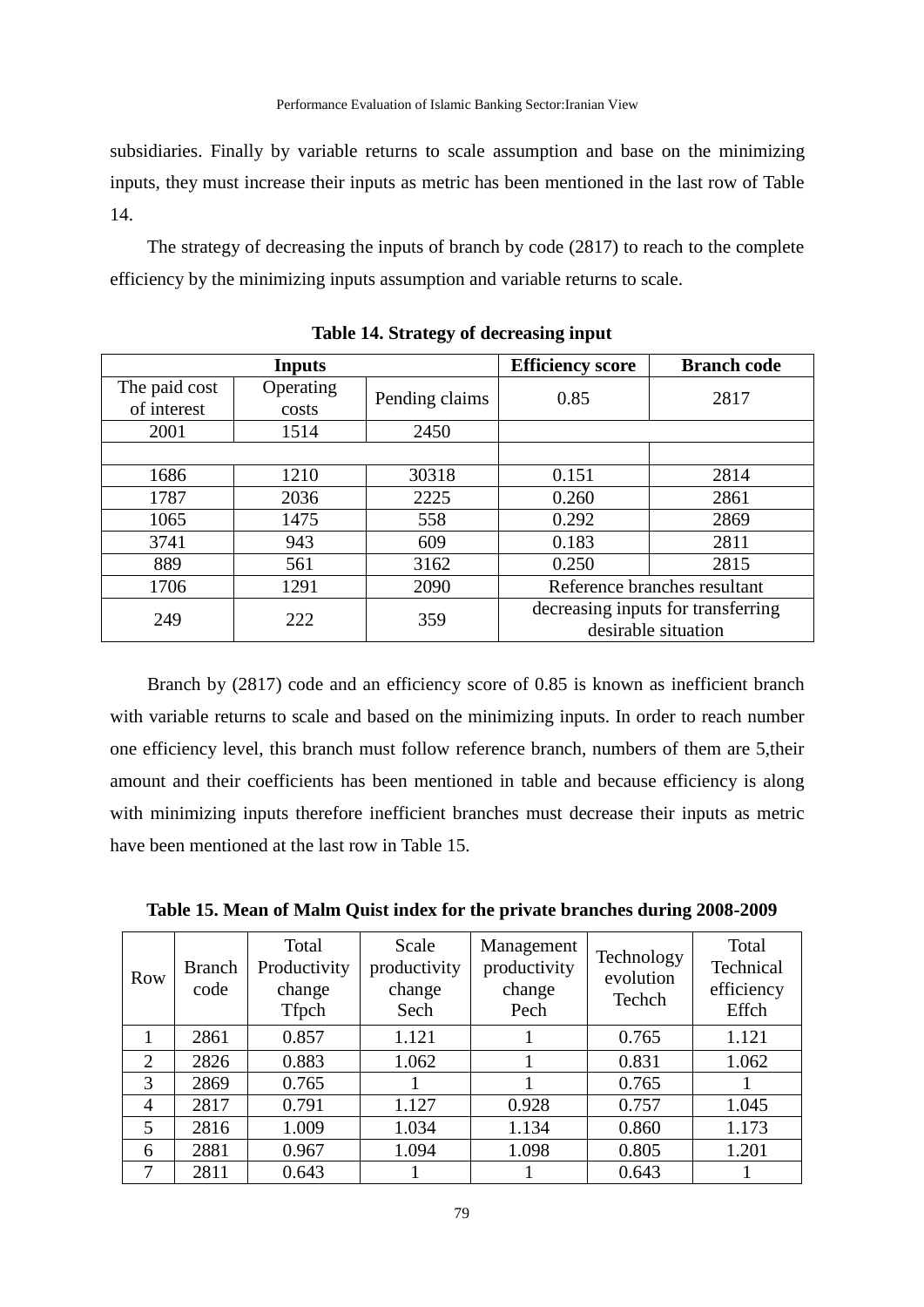| 8  | 2867 | 0.984 | 1.029 | 1.115 | 0.857 | 1.148 |
|----|------|-------|-------|-------|-------|-------|
| 9  | 2871 | 0.742 | 1     |       | 0.742 |       |
| 10 | 2815 | 0.804 | 1     | 1     | 0.804 | 1     |
| 11 | 2814 | 0.790 | 1     | 1     | 0.790 |       |
| 12 | 2812 | 0.554 | 1.009 | 0.869 | 0.632 | 0.877 |
| 13 | 2888 | 0.784 | 1.001 | 1.120 | 0.700 | 1.121 |
| 14 | 2863 | 0.780 | 1.077 | 1.012 | 0.716 | 1.089 |
| 15 | 2885 | 0.770 | 1.077 |       | 0.714 | 1.077 |
| 16 | 2886 | 0.558 | 0.997 |       | 0.559 | 0.997 |
| 17 | 2882 | 0.852 | 1.045 | 1.004 | 0.812 | 1.049 |
| 18 | 2920 | 0.740 | 1     | 1     | 0.740 |       |
| 19 | 2919 | 0.628 | 1     |       | 0.628 |       |
| 20 | 2860 | 0.624 | 0.895 | 0.983 | 0.879 | 0.879 |
| 23 | 2925 | 0.746 |       |       |       |       |
| 24 | 2864 | 0.547 | 0.929 |       | 0.929 | 0.929 |
|    |      | 1.032 | 0.730 | 1.010 | 1.021 | 0.753 |

Performance Evaluation of Islamic Banking Sector:Iranian View

Table 16 shows brief mean of Malm Quist index for the bank branches by minimizing assumption.

| Table 16. Mean of Malm Quist index for the private branches during 2009-2010 |  |  |  |
|------------------------------------------------------------------------------|--|--|--|
|------------------------------------------------------------------------------|--|--|--|

| Row            | <b>Branch</b><br>code | Total<br>Productivity<br>change Tfpch | Scale<br>productivity<br>change<br>Sech | Management<br>productivity<br>change<br>Pech | Technology<br>evolution<br>Techch | Total<br>Technical<br>efficiency<br>Effch |
|----------------|-----------------------|---------------------------------------|-----------------------------------------|----------------------------------------------|-----------------------------------|-------------------------------------------|
| $\mathbf{1}$   | 2861                  | 0.857                                 | 1.121                                   |                                              | 0.765                             | 1.121                                     |
| $\overline{2}$ | 2826                  | 0.883                                 | 1.062                                   |                                              | 0.831                             | 1.062                                     |
| $\overline{3}$ | 2869                  | 0.765                                 |                                         |                                              | 0.765                             |                                           |
| $\overline{4}$ | 2817                  | 0.791                                 | 1.32                                    | 0.924                                        | 0.757                             | 1.045                                     |
| 5              | 2816                  | 1.009                                 | 0.994                                   | 1.180                                        | 0.860                             | 1.173                                     |
| 6              | 2881                  | 0.967                                 | 1.152                                   | 1.043                                        | 0.805                             | 1.201                                     |
| 7              | 2811                  | 0.643                                 | 1.152                                   |                                              | 0.643                             |                                           |
| 8              | 2867                  | 0.984                                 | 1.001                                   | 1.146                                        | 0.857                             | 1.148                                     |
| 9              | 2871                  | 0.742                                 |                                         |                                              | 0.742                             |                                           |
| 10             | 2815                  | 0.804                                 | 1                                       |                                              | 0.804                             | $\mathbf{1}$                              |
| 11             | 2814                  | 0.790                                 | 1                                       |                                              | 0.790                             | 1                                         |
| 12             | 2812                  | 0.554                                 | 1.001                                   | 0.875                                        | 0.632                             | 0.877                                     |
| 13             | 2888                  | 0.784                                 | 1.052                                   | 1.066                                        | 0.700                             | 1.121                                     |
| 14             | 2863                  | 0.780                                 | 1.081                                   | 1.007                                        | 0.716                             | 0.089                                     |
| 15             | 2885                  | 0.770                                 | 1.077                                   |                                              | 0.714                             | 1.077                                     |
| 16             | 2886                  | 0.558                                 | 0.997                                   |                                              | 0.559                             | 0.997                                     |
| 17             | 2882                  | 0.852                                 | 1.047                                   | 1.002                                        | 0.812                             | 1.049                                     |
| 18             | 2920                  | 0.740                                 |                                         |                                              | 0.740                             | 1                                         |
| 19             | 2919                  | 0.628                                 | 1                                       |                                              | 0.628                             | 1                                         |
| 20             | 2860                  | 0.624                                 | 0.963                                   | 0.912                                        | 0.710                             | 0.879                                     |
| 23             | 2925                  | 0.746                                 |                                         |                                              | 0.746                             | 1                                         |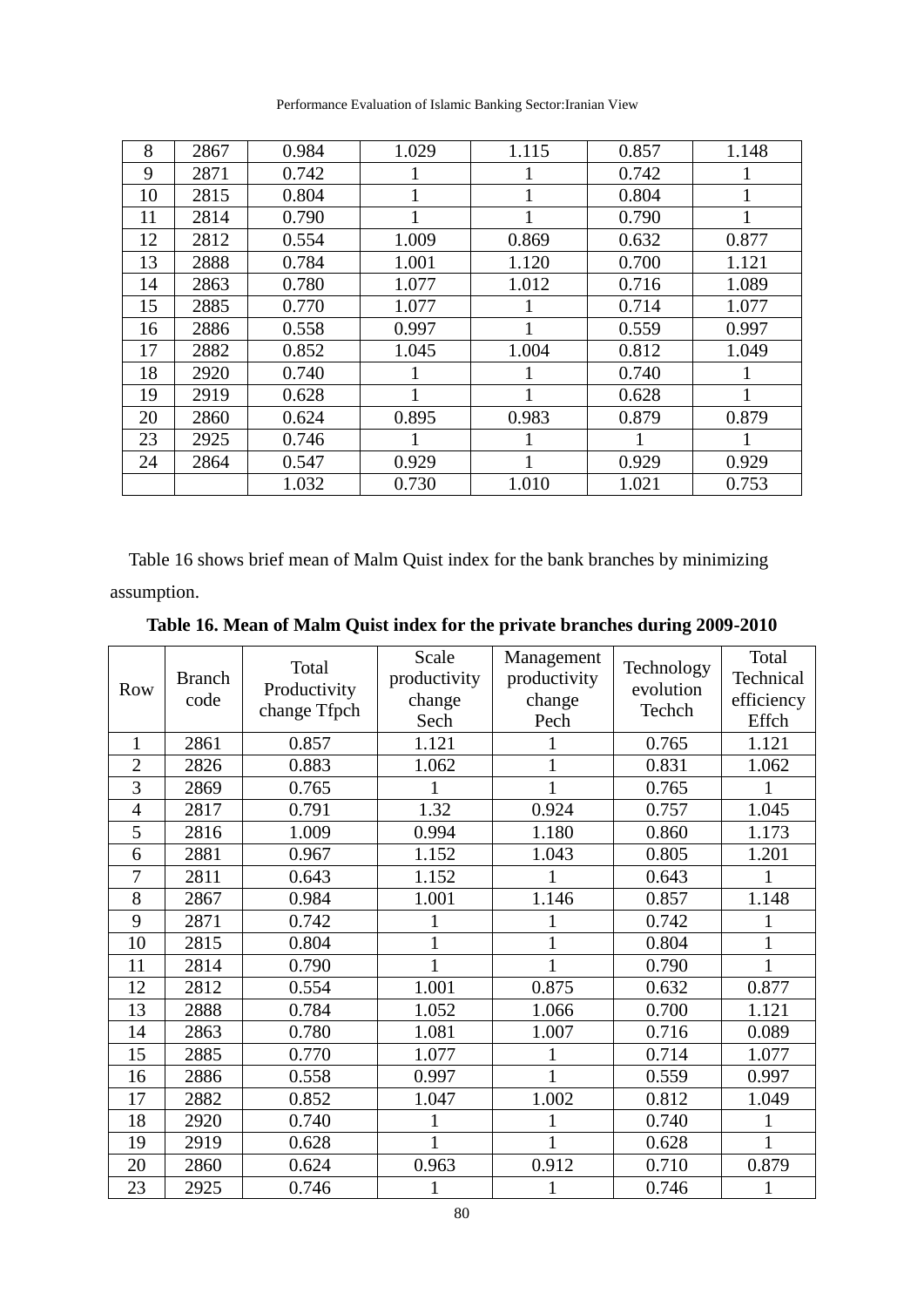| 24 | 2864 | 0.547 | ገ ዐንዐ<br>v. <i>, 2)</i> |       | 0.558          | വ വെ<br>v. <i>, 2,</i> |
|----|------|-------|-------------------------|-------|----------------|------------------------|
|    |      | 1.032 | 1.026                   | 1.005 | 0.720<br>0.730 | $\Omega$<br>1.032      |

# **6. Conclusion and Remarks**

The MalmQuist index and with the minimizing, if each of its components is less than number one cause to improve of performance over time, and if its value is greater than number one indicates decreasing in performance over time.

Now, by maximizing production in Malm Rehnquist index tries to reach the total changes of productivity factors. If changes of total productivity is greater than number one cause to performance reduction over time. In this study based on values which is calculated by Malm Rehnquist index as shown in 4-10 table, according to maximizing outputs, indicate branches situation and its performance during the studied period, among 24 branches of private bank only a branch by (2816) code shows positive growth of productivity during this period averagely and the 23 remaining branches show decreasing productivity growth.

The values listed based on Malm Quist index and minimizing of inputs during the study period indicate that among the 24 branches, 23 ones show positive growth in productivity averagely, and only a branch by (2816) code shows decreasing in productivity growth. One of the affecting factors in decreasing productivity growth of branches is inefficiency of used technology. So most of branches have not used the modern equipment and facilities to improve the quality of services which is offered to their customers.

# **References**

Bashir A. (2000). "Assessing the Performance of Islamic Banks: Some Evidence from the Middle East", Paper presented at the ERF 8th meeting in Jordan.

Charnes, A., Cooper, W. W., Rhodes, E. (1978). "Measuring the Efficiency of Decision Making Units", *European Journal of Operational Research*, Vol. 2, No. 6, pp 429-444.

Giokas, D., (2008). "Assessing the efficiency in operations of a large Greek bank branch network adopting different economic behaviors," *Economic Modeling*, Vol. 25, pp. 559-574.

Hassan, M.K. Bashir, A.H.M. (2003), "Determinants of Islamic Banking Profitability." International